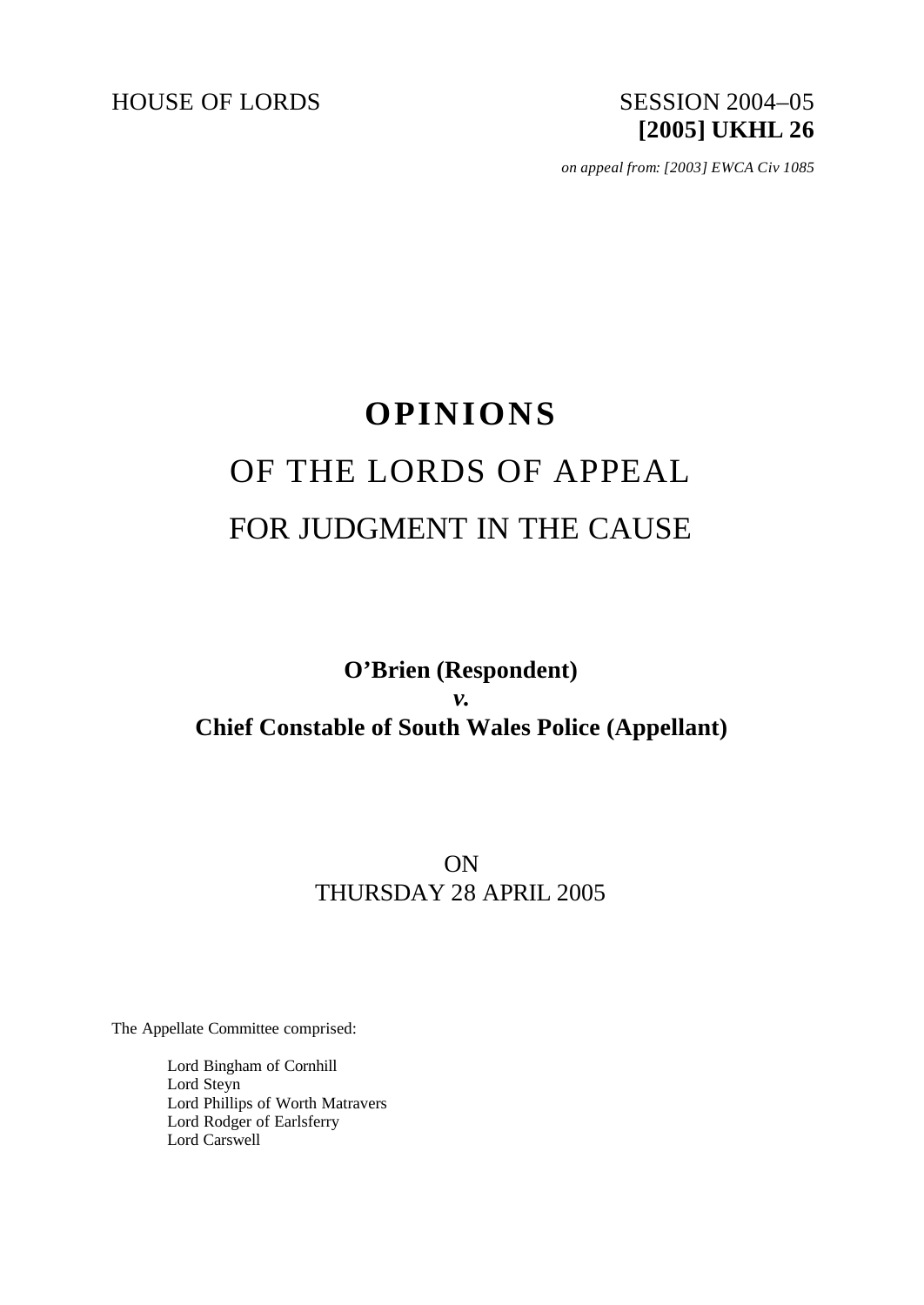#### **HOUSE OF LORDS**

#### **OPINIONS OF THE LORDS OF APPEAL FOR JUDGMENT IN THE CAUSE**

#### **O'Brien (Respondent)** *v.* **Chief Constable of South Wales Police (Appellant)**

#### **[2005] UKHL 26**

#### **LORD BINGHAM OF CORNHILL**

#### My Lords,

1. I have had the advantage of reading in draft the opinions of my noble and learned friends Lord Phillips of Worth Matravers and Lord Carswell, with which I am in complete agreement. For the reasons they give, I also would dismiss this appeal.

2. As the number of reported cases on the topic makes clear, similar fact evidence has proved a contentious and uncertain area of the law, particularly in criminal cases but also in civil cases like that before the House. But such evidence may be very important, even decisive. It is undesirable that the subject should be shrouded in mystery.

3. Any evidence, to be admissible, must be relevant. Contested trials last long enough as it is without spending time on evidence which is irrelevant and cannot affect the outcome. Relevance must, and can only, be judged by reference to the issue which the court (whether judge or jury) is called upon to decide. As Lord Simon of Glaisdale observed in *Director of Public Prosecutions v Kilbourne* [1973] AC 729, 756, "Evidence is relevant if it is logically probative or disprobative of some matter which requires proof ….. relevant (ie. logically probative or disprobative) evidence is evidence which makes the matter which requires proof more or less probable".

4. That evidence of what happened on an earlier occasion may make the occurrence of what happened on the occasion in question more or less probable can scarcely be denied. If an accident investigator, an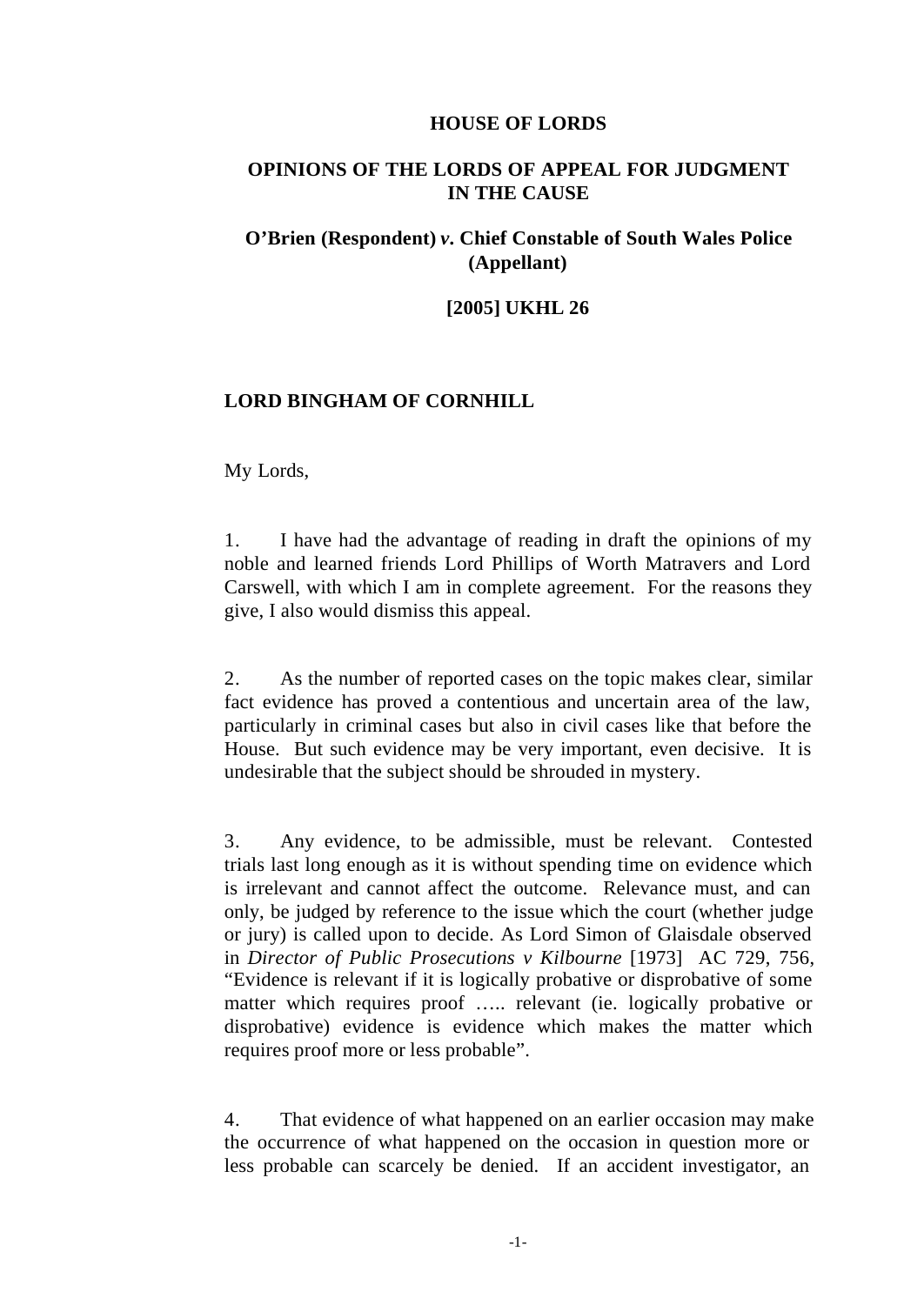insurance assessor, a doctor or a consulting engineer were called in to ascertain the cause of a disputed recent event, any of them would, as a matter of course, enquire into the background history so far as it appeared to be relevant. And if those engaged in the recent event had in the past been involved in events of an apparently similar character, attention would be paid to those earlier events as perhaps throwing light on and helping to explain the event which is the subject of the current enquiry. To regard evidence of such earlier events as potentially probative is a process of thought which an entirely rational, objective and fair-minded person might, depending on the facts, follow. If such a person would, or might, attach importance to evidence such as this, it would require good reasons to deny a judicial decision-maker the opportunity to consider it. For while there is a need for some special rules to protect the integrity of judicial decision-making on matters of fact, such as the burden and standard of proof, it is on the whole undesirable that the process of judicial decision-making on issues of fact should diverge more than it need from the process followed by rational, objective and fair-minded people called upon to decide questions of fact in other contexts where reaching the right answer matters. Thus in a civil case such as this the question of admissibility turns, and turns only, on whether the evidence which it is sought to adduce, assuming it (provisionally) to be true, is in Lord Simon's sense probative. If so, the evidence is legally admissible. That is the first stage of the enquiry.

5. The second stage of the enquiry requires the case management judge or the trial judge to make what will often be a very difficult and sometimes a finely balanced judgment: whether evidence or some of it (and if so which parts of it), which ex hypothesi is legally admissible, should be admitted. For the party seeking admission, the argument will always be that justice requires the evidence to be admitted; if it is excluded, a wrong result may be reached. In some cases, as in the present, the argument will be fortified by reference to wider considerations: the public interest in exposing official misfeasance and protecting the integrity of the criminal trial process; vindication of reputation; the public righting of public wrongs. These are important considerations to which weight must be given. But even without them, the importance of doing justice in the particular case is a factor the judge will always respect. The strength of the argument for admitting the evidence will always depend primarily on the judge's assessment of the potential significance of the evidence, assuming it to be true, in the context of the case as a whole.

6. While the argument against admitting evidence found to be legally admissible will necessarily depend on the particular case, some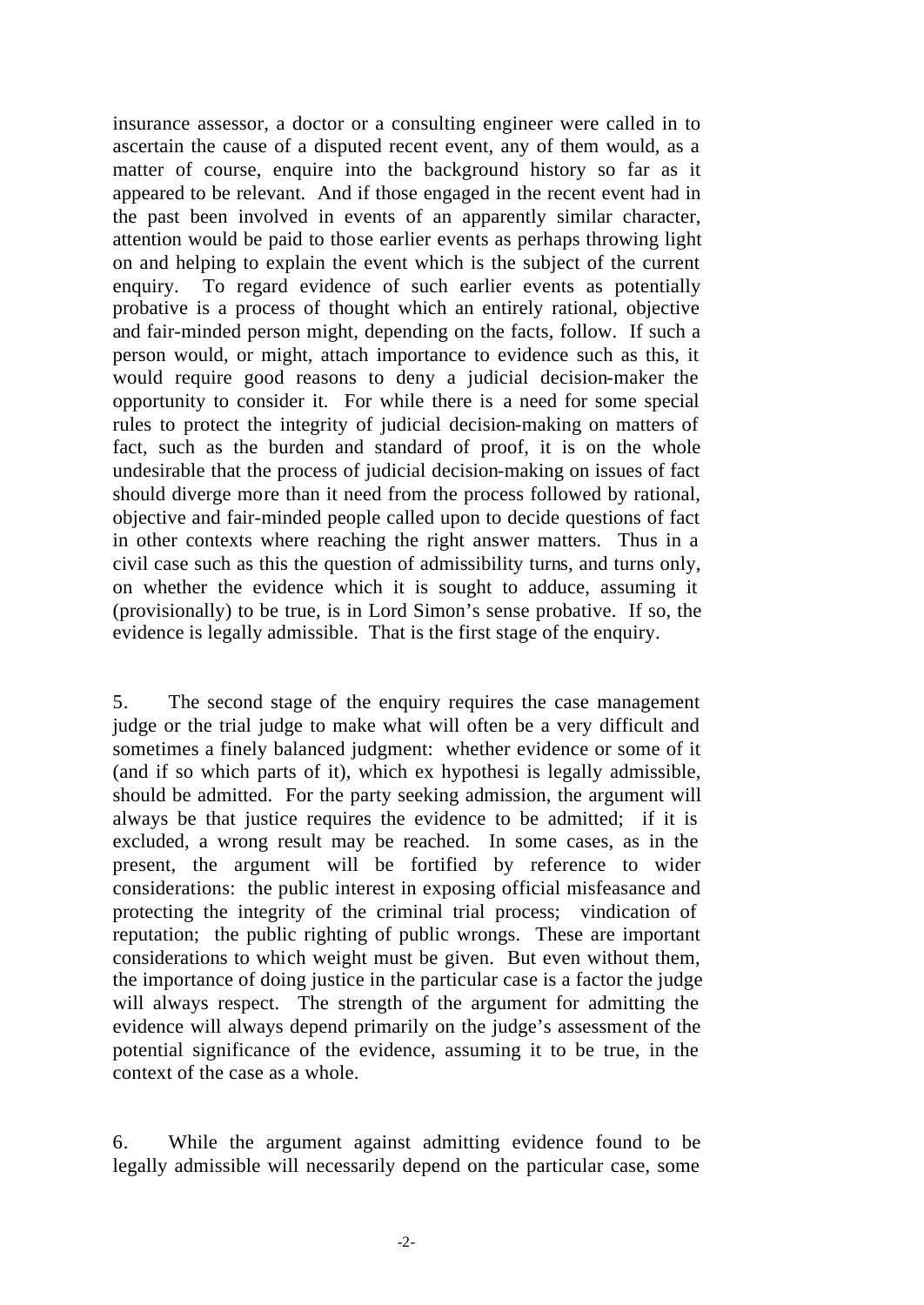objections are likely to recur. First, it is likely to be said that admission of the evidence will distort the trial and distract the attention of the decision-maker by focusing attention on issues collateral to the issue to be decided. This is an argument which has long exercised the courts (see *Metropolitan Asylum District Managers v Hill* (1882) 47 LT 29, 31 per Lord O'Hagan) and it is often a potent argument, particularly where trial is by jury. Secondly, and again particularly when the trial is by jury, it will be necessary to weigh the potential probative value of the evidence against its potential for causing unfair prejudice: unless the former is judged to outweigh the latter by a considerable margin, the evidence is likely to be excluded. Thirdly, stress will be laid on the burden which admission would lay on the resisting party: the burden in time, cost and personnel resources, very considerable in a case such as this, of giving disclosure; the lengthening of the trial, with the increased cost and stress inevitably involved; the potential prejudice to witnesses called upon to recall matters long closed, or thought to be closed; the loss of documentation; the fading of recollections. It is, I think, recognition of these problems which has prompted courts in the past to resist the admission of such evidence, sometimes (as, perhaps, in *R v Boardman* [1975] AC 421) propounding somewhat unprincipled tests for its admission. But the present case vividly illustrates how real these burdens may be. In deciding whether evidence in a given case should be admitted the judge's overriding purpose will be to promote the ends of justice. But the judge must always bear in mind that justice requires not only that the right answer be given but also that it be achieved by a trial process which is fair to all parties.

7. His Honour Judge Graham Jones and the Court of Appeal were in my opinion right to regard the evidence which Mr O'Brien seeks to adduce as potentially probative, and so admissible. Mr O'Brien contends that, in the course of investigating the murder of Mr Saunders and prosecuting him and his co-defendants for that murder, named officers for whom the Chief Constable is responsible resorted to specific methods which were oppressive, dishonest and unprofessional. Accusations of such gravity must be clearly proved, and proof could never be easy. The primary evidence must relate to how Mr O'Brien and his co-defendants were treated. But if he were able to show that these same officers had, in the earlier cases of Griffiths and Ali, resorted to the same or similar methods in order to try and obtain admissions and convictions, his hand would be significantly strengthened: put technically, the matter which requires proof would be more probable.

8. The judge reviewe d the evidence and considered that it should be admitted. In the absence of misdirection or demonstrable error that is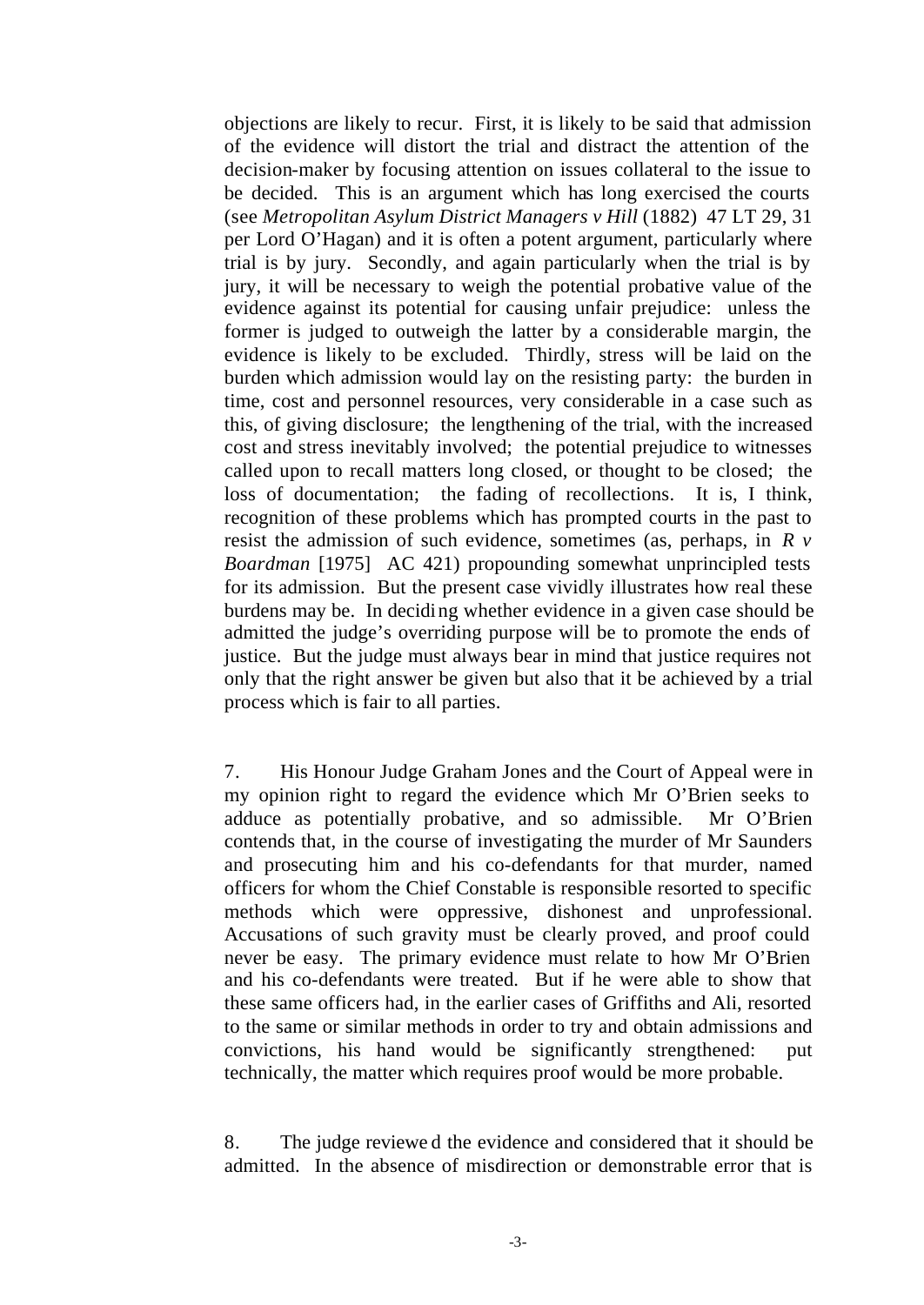not a judgment with which an appellate court should interfere, and the Court of Appeal was right not to do so save in a very limited way. Both courts, in my respectful view, reviewed the competing arguments in a careful and judicious way, and I do not think their conclusions can be faulted. I would add only this: that while, for purposes of pleading and disclosure, it was desirable and perhaps necessary to obtain a proleptic ruling in principle on the admission of this evidence, the final say, in relation to any particular item of evidence, should rest with the trial judge. That judge will recognise the need to be loyal to the ruling already made, but the ultimate responsibility for ensuring a fair trial and a just outcome rests with him. The trial judge cannot be deprived of all discretion, although the discretion should be exercised consistently with the ruling made by Judge Graham Jones and approved on appeal.

#### **LORD STEYN**

My Lords,

9. I have had the privilege of reading the opinions of my noble and learned friends Lord Bingham of Cornhill, Lord Phillips of Worth Matravers and Lord Carswell . For the reasons they have given I would also dismiss the appeal.

#### **LORD PHILLIPS OF WORTH MATRAVERS**

My Lords,

#### *Introduction*

10. This appeal requires your Lordships to consider the circumstances in which evidence of 'similar facts' can be admitted in a civil suit. Under English common law, in both criminal and civil proceedings that were not disposed of in summary fashion, the functions of the trial used to be shared between judge and jury. The judge was responsible for resolving issues of law, the jury issues of fact. This division of functions enabled the judge to control the evidence that was placed before the jury. The principles under which he exercised what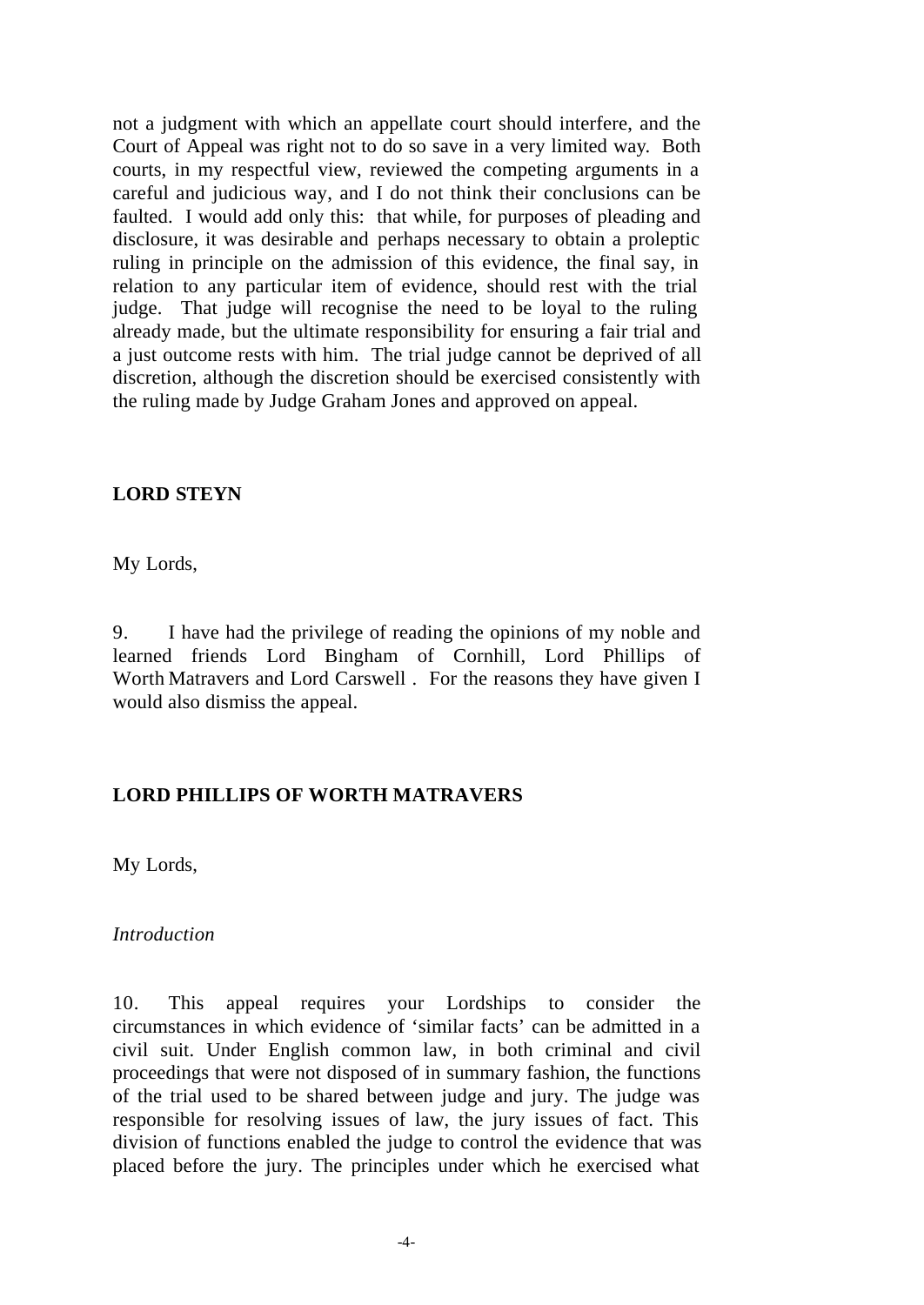must initially have been a discretion in relation to this control became over time, by the process of the common law, recognised as rules of law governing 'admissibility', a concept that I believe to be foreign to most civil law jurisdictions. In time Parliament intervened to codify, and sometimes to vary, the principles of admissibility applied by the judges.

11. For obvious reasons evidence has never been admissible if it has not been relevant to the issues arising in the proceedings. Rules of admissibility govern the circumstances in which evidence which is relevant is not admitted. Two policy considerations underlie the rules of admissibility with which this appeal is concerned. First, evidence should not be admitted if it is likely to give rise to irrational prejudice which outweighs the probative effect that the evidence has in logic. This consideration of policy carries particular weight where the tribunal is a jury, whose members are not experienced as are judges in putting aside irrational prejudice. Secondly, evidence should not be admitted if its probative weight is insufficient to justify the complexity that it will add to the trial. That is a consideration of general application.

12. The evidence whose admissibility is in issue on this appeal is known as 'similar facts' evidence. Issues in relation to such evidence normally arise in criminal rather than civil proceedings. Where a defendant to a criminal charge has a criminal record, his propensity to commit crime will normally have some relevance to the question of whether he committed the offence with which he is charged. As a general rule such evidence has none the less been held to be inadmissible on the ground that its prejudicial effect is likely to outweigh its probative value. Exceptions have, however, been made to this general exclusion. The nature and extent of those exceptions have proved a frequent preoccupation of the appellate courts and, on at least four occasions, of your Lordships' House. They are now to be found codified in sections 101 to 106 of the Criminal Justice Act 2003 ('the 2003 Act'), which were brought into effect in December last year.

13. Not infrequently a defendant in a criminal trial makes allegations of misconduct on the part of police witnesses in relation to the circumstances in which alleged admissions have been obtained, or the accuracy of those admissions. The defendant may wish to adduce 'similar fact' evidence designed to show that the police witness has been guilty of similar misconduct in the past. Once again the courts have restricted the circumstances in which such evidence can be adduced by a defendant. Those restrictions are now codified in section 100 of the 2003 Act.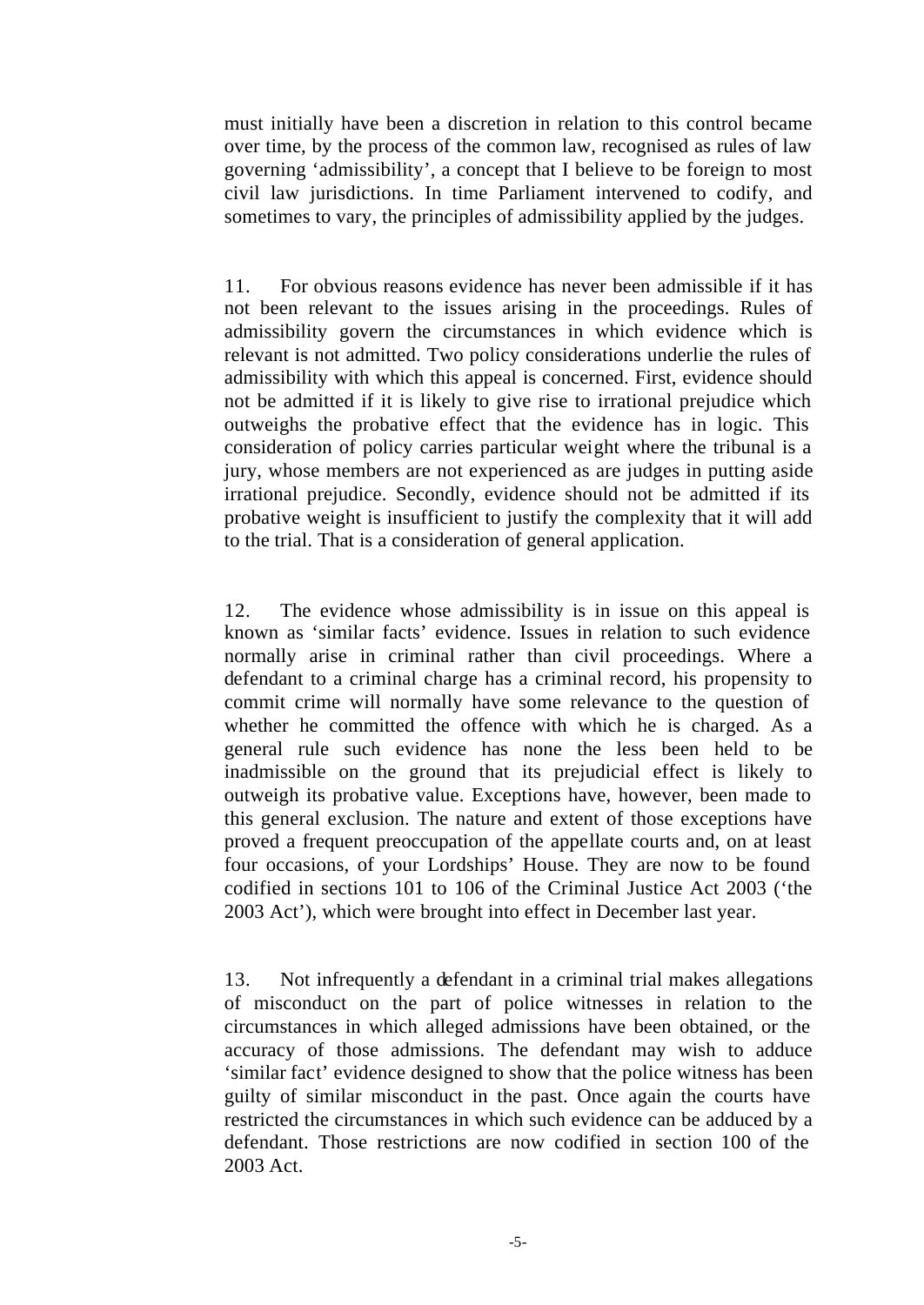14. On this appeal the issue of the admissibility of similar fact evidence arises in the context, not of a criminal prosecution, but of a civil suit. The claimant, Michael O'Brien, is suing the Chief Constable of South Wales Police for misfeasance in public office and malicious prosecution. In 1988 Mr O'Brien was convicted of murder. He served 11 years of his life sentence. His case was then referred to the Court of Appeal by the Criminal Cases Review Commission and his appeal was allowed. Mr O'Brien alleges that he was, in common parlance, 'framed' by the police for a murder which he never committed. He identifies as primarily responsible a Detective Inspector Lewis but alleges that his superior officer, Detective Chief Superintendent Carsley, gave express or tacit approval to at least some aspects of the misconduct alleged against DI Lewis. Mr O'Brien gave notice of his intention to adduce evidence designed to demonstrate that DCS Carsley had behaved with similar impropriety on one other occasion and that DI Lewis had done so on two other occasions. At the Case Management Conference the admissibility of this evidence was challenged. His Honour Judge Graham Jones ruled that it was admissible, but that he had a discretion to exclude it as a matter of case management. He declined to exclude it, with the exception of one incident alleged against DI Lewis. On appeal the Court of Appeal held that the judge's ruling on admissibility had been correct, as had the exercise of his discretion in not excluding the evidence. The court held, however, that he should also have admitted the evidence of the incident that the judge had excluded.

15. The case advanced on behalf of the Chief Constable is that there is a rule of law which prevents the admission of similar fact evidence in a civil trial unless it has an enhanced probative value. Whether there is such a rule and, if so, the degree to which the probative value must be enhanced before the evidence becomes admissible are the issues of law raised by this appeal.

#### *The background facts*

16. On the night of 12 October 1987 Mr Philip Saunders, the owner of three newspaper kiosks in the centre of Cardiff, was attacked and robbed on his way home. His skull was fractured as a result of severe blows to the head, probably from a spade. He died of his injuries five days later. In July 1988 three men were convicted of Mr Saunders' murder at Cardiff Crown Court. They were Darren Hall, Ellis Sherwood and his brother-in-law, Michael O'Brien. Mr Hall and Mr Sherwood were then aged 19 and Mr O'Brien aged 20. All three defendants gave evidence at the trial. Mr Hall had tendered a plea to manslaughter, which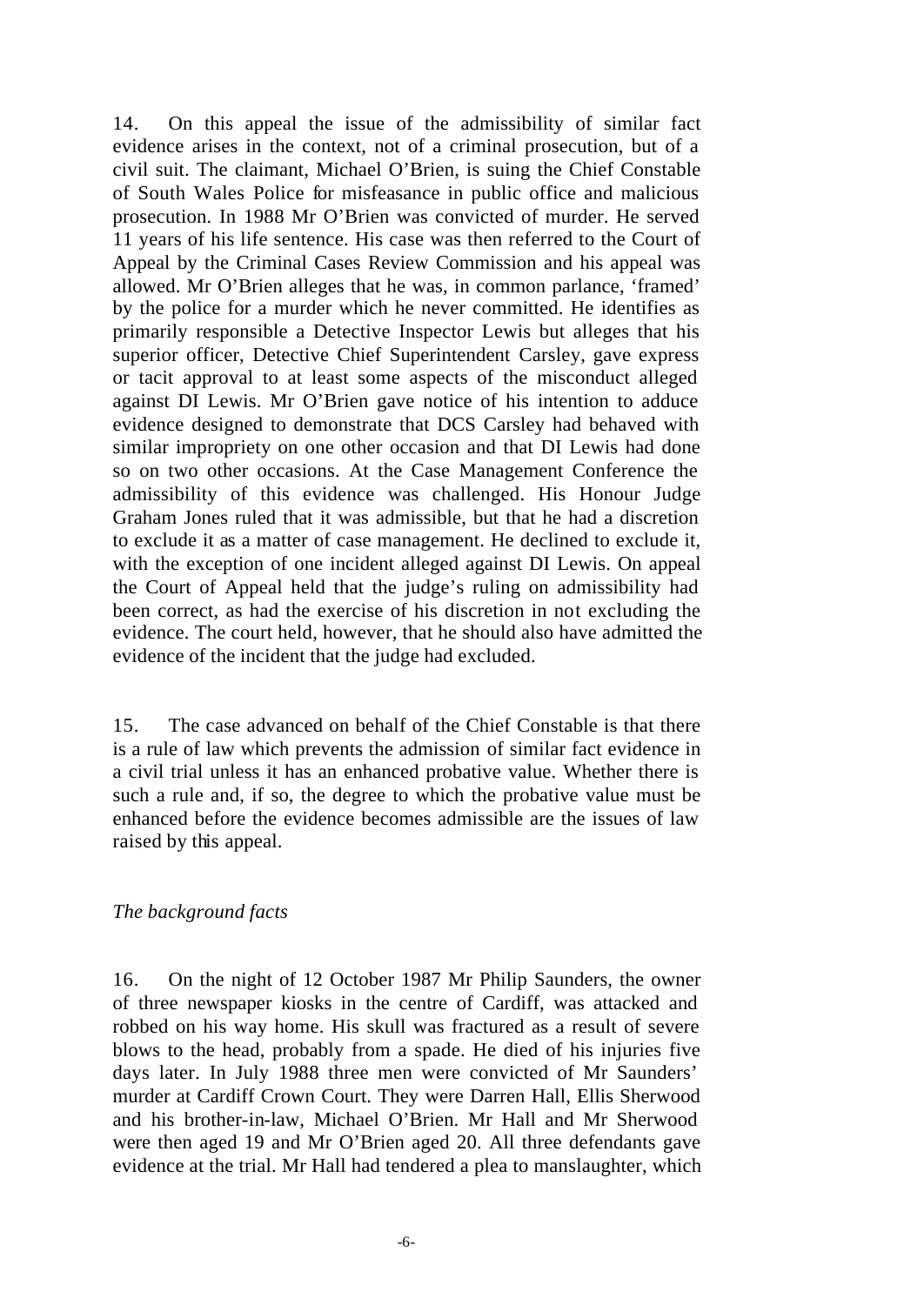had not been accepted. He gave evidence that he had acted as look-out while Mr Sherwood and Mr O'Brien attacked and robbed Mr Saunders. Mr Sherwood and Mr O'Brien admitted that they had been in Mr Hall's company on the night of the murder, but denied that any of the three had been involved in the murder or present when it occurred. They said that they had been looking for a car to steal. The three defendants were sentenced to custody for life.

17. Applications by the defendants for permission to appeal against conviction were refused. 11 years later, however, the Criminal Cases Review Commission referred their case to the Court of Appeal. Mr Hall now contended that the evidence that he had given at the trial was untrue. The appeal was allowed on 25 January 2000 and the convictions were quashed. The terms of the judgment delivered by Roch LJ called in question the propriety of the conduct of DI Lewis, who had led the investigation into Mr Saunders' murder on a day-to-day basis.

18. Mr O'Brien applied to the Home Secretary for compensation for the 11 years that he had spent in prison. He received an award under section 133 of the Criminal Justice Act 1988 of approximately £670,000. That amount has been the subject of appeal to the Administrative Court and the Court of Appeal, but his entitlement to a substantial award on the ground that he has been the subject of a miscarriage of justice is not in issue. He is, however, not satisfied with the compensation that he will receive. It is his case that the police acted with deliberate and flagrant impropriety in framing him and his codefendants for Mr Saunders' murder. The object of his current claim is to secure aggravated and exemplary damages which will augment the compensation to which he is entitled.

#### *The misconduct alleged*

19. The misconduct alleged by Mr O'Brien was summarised by Brooke LJ in the Court of Appeal as follows:

"(i) Officers, including Mr Lewis, subjected Darren Hall, a suggestible and malleable individual, to improper pressure aimed at inducing him to make admissions, without regard to the truth or reliability of the same. Such circumstances were then suppressed in the officers' accounts. The improper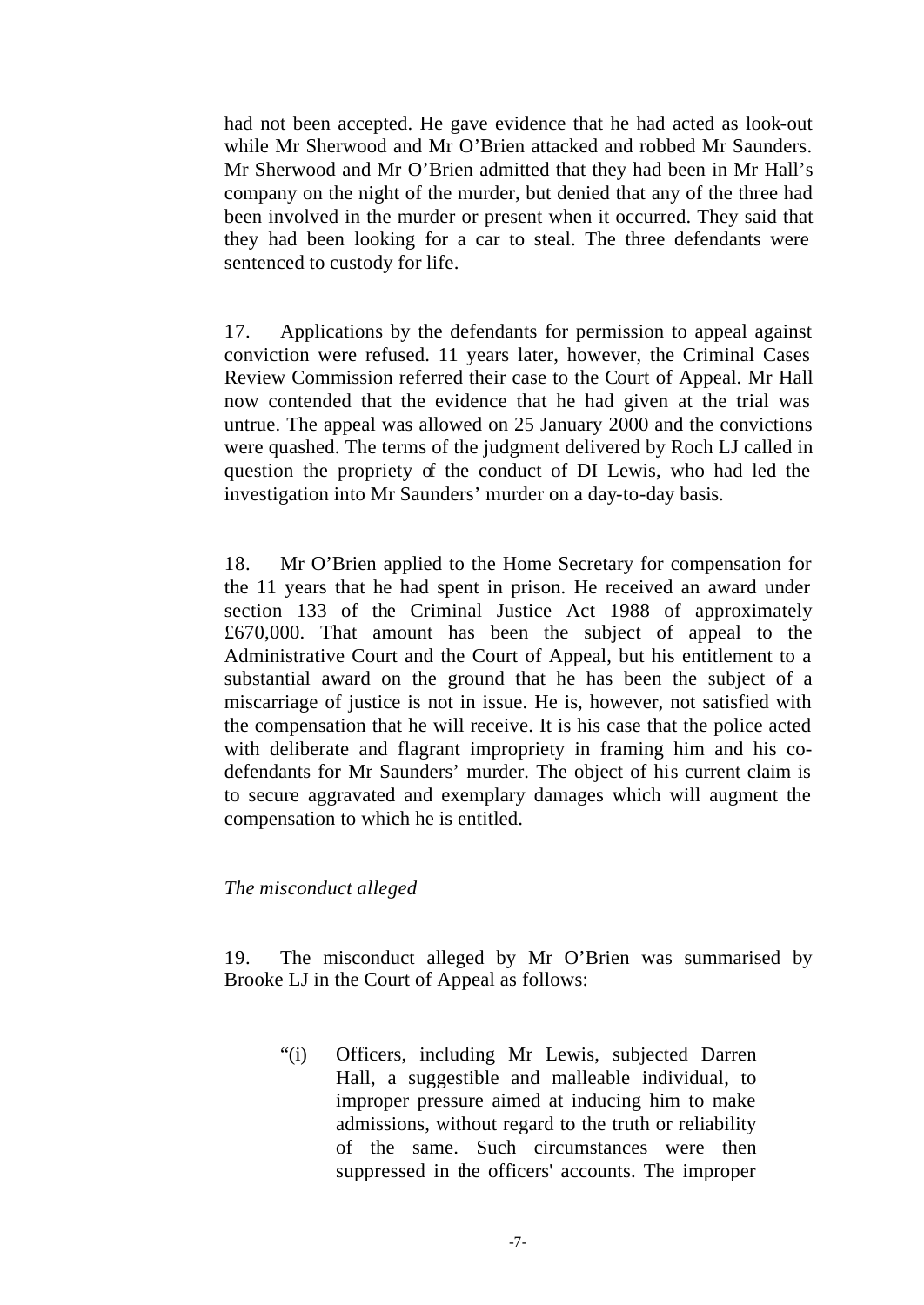pressure included bullying, abuse, questioning for lengthy periods (including between formally recorded interviews), prompting Hall on what to say; denial of access to a solicitor and questioning in the absence of his solicitor once Hall had been permitted one;

- (ii) Officers, including Mr Lewis, deliberately subjected Mr O'Brien to improper pressure with a view to obtaining admissions from him, without regard to their truth or reliability and then sought to suppress their actions. Improper pressure took the form of bullying and verbal abuse both during and between interviews, physical discomfort, threats made in respect of family, pressure to implicate codetainees in return for leniency; attempts to prompt and/or put words into his mouth; denial of access to a solicitor; attempts to induce him to be interviewed without a solicitor after one had been contacted; attempts to upset and discomfort him emotionally, for example by references to homosexuality;
- (iii) Officers fabricated admissions during formal interviews and 'verbals' outside such interviews. Mr Lewis fabricated an account of an allegedly overheard cell conversation between Mr O'Brien and Mr Sherwood during which the officer claimed that incriminating remarks were made and falsely claimed that he contemporaneously recorded them;
- (iv) Officers attempted to extract statements incriminating Mr O'Brien and his co-accused by coercion and improper inducements from a number of malleable individuals who were vulnerable to police pressure because of the criminal charges and/or police investigations they themselves faced;
- (v) Officers deliberately suppressed evidence that potentially exonerated the accused;
- (vi) Officers were conscious that this was a high profile, serious offence and that they had a lack of evidence upon which to mount and sustain a prosecution. In the circumstances evidence was dishonestly manipulated and concocted to ground a prosecution, without regard to its truth.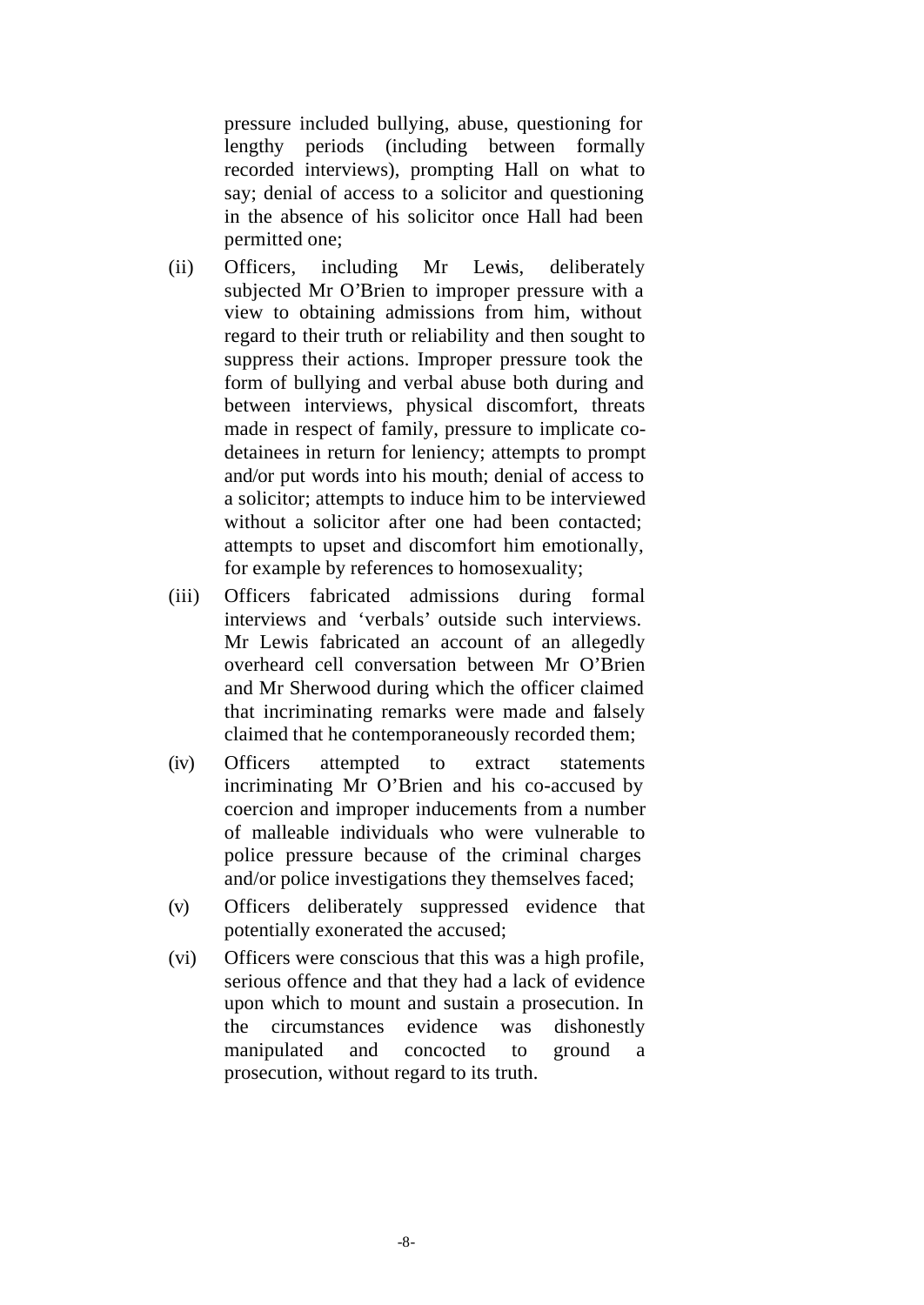… It is said that Detective [Chief] Superintendent Carsley gave express or tacit approval to the malpractice relied on. "

#### *Similar facts in R v Griffiths*

20. The first batch of similar fact evidence on which Mr O'Brien wishes to rely relates to the conduct of the same police force in relation to an investigation in July 1982 into a series of explosions in Cardiff and elsewhere. This led, in the autumn of 1983 to what became known as 'the Welsh Bomb Trial' at Cardiff Crown Court. At the end of that trial Mr Griffiths and three other defendants were acquitted. Mr O'Brien seeks to adduce evidence that the police, and in particular DI Lewis, were guilty of impropriety towards the four defendants who were acquitted that was similar to that which he, Mr O'Brien, and his codefendants experienced, including the bullying of witnesses and the fabrication of statements. It is Mr O'Brien's case that DCS Carsley was complicit in the impropriety that occurred and, in particular, that he supplied a false alibi for DI Lewis for the time that he was engaged in sustained off the record questioning of one of Mr Griffiths' codefendants. Among the witnesses that he intends to call will be Mr Griffiths himself.

#### *Similar facts in R v Ali*

21. The second batch of similar fact evidence on which Mr O'Brien wishes to rely relates to the investigation carried out by the same police force in February 1990 into the murder in Cardiff of Karen Price. This led to the trial for murder of Idris Ali and Alan Charlton at Cardiff in 1990. Mr Ali was convicted of murder, but that conviction was quashed by the Court of Appeal in November 1994. A fresh indictment was preferred and Mr Ali was subsequently convicted of manslaughter. The basis of this conviction is not known.

22. Mr Ali was a 24 year old of limited intellectual capacity. It is Mr O'Brien's case that the police improperly subjected Mr Ali to an oppressive series of interviews throughout the whole of one night and that they either obtained by oppression, or fabricated, confessions that were false. He contends that Mr Lewis, who was the investigating officer and the officer in the case, was in the police station at the material time and must have been complicit in what was taking place.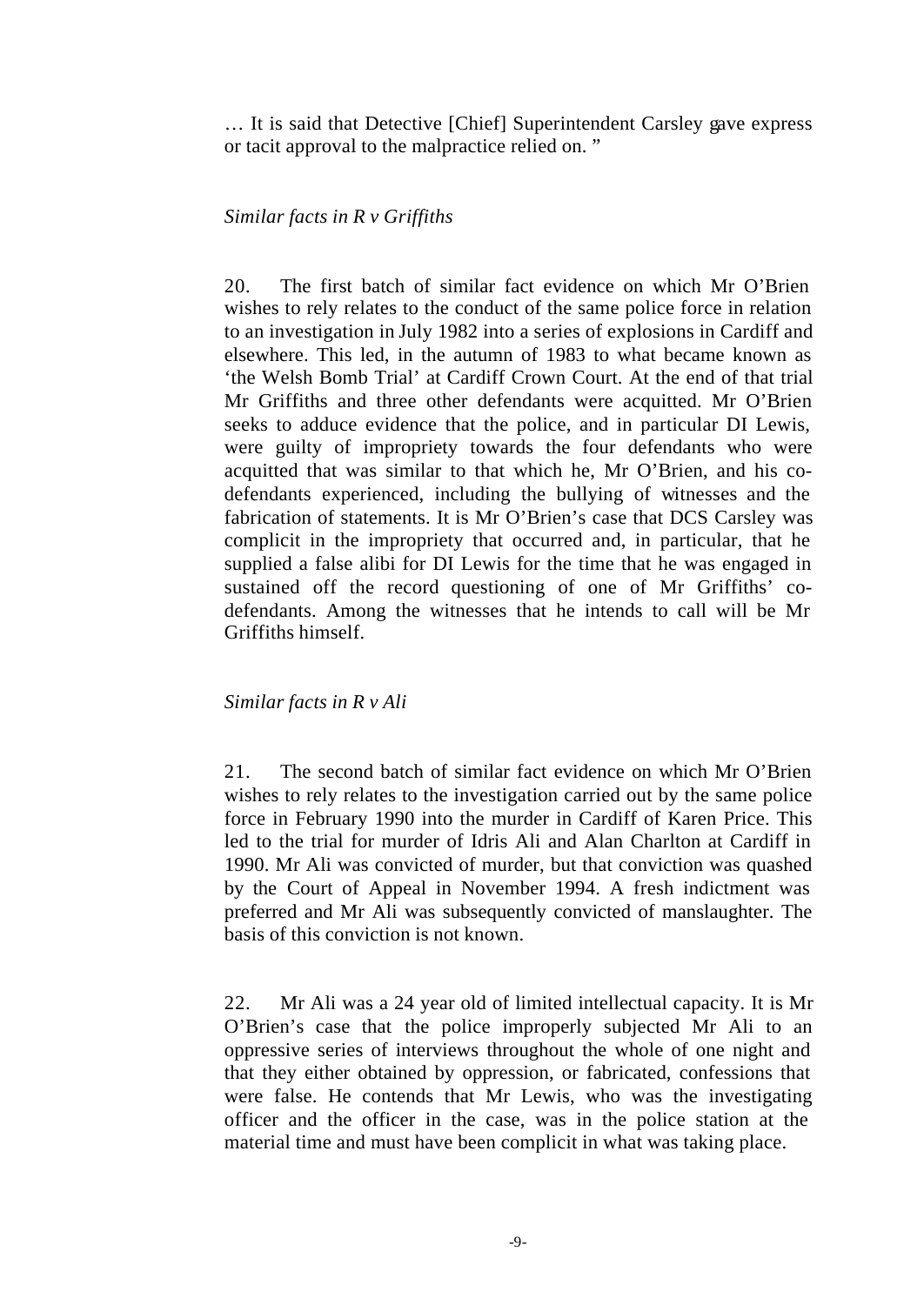23. Counsel for each of the parties spent a considerable time exploring before the House the cogency of the similar fact evidence and the extent to which this provided support for Mr O'Brien's case as to the manner in which he and his co-defendants were treated. This exercise could only be material should your Lordships be persuaded that the Court of Appeal applied too lenient a test of admissibility and that it was appropriate for this House to apply the correct test to the material facts. In so far as the result in the Court of Appeal turned on a review of the exercise of discretion by the trial judge, I do not believe that your Lordships would be minded to conduct a further review.

#### *The test applied by the Court of Appeal and the challenge to this*

24. The Court of Appeal held that, in civil as opposed to criminal proceedings, the judge has to proceed in two stages when deciding whether to admit evidence. First he has to decide whether the evidence is admissible. If it is, he has to decide, as a matter of discretion whether he will permit the evidence to be led. The test of admissibility is that propounded by your Lordships' House in *Director of Public Prosecutions v P* [1991] 2 AC 447. The exercise of discretion as to whether admissible evidence should be permitted to be led involves the approach that the judge should bring to case management in accordance with the Civil Procedure Rules (CPR).

25. The Court of Appeal thus applied to the test of admissibility in civil proceedings the approach adopted in criminal proceedings. Mr Freeland QC for the appellant also relied extensively on jurisprudence in the criminal field. His primary submission was largely founded, however, on the decision of this House in a civil appeal, *Metropolitan Asylum District Managers v Hill* (1882) 47 LT 29. That decision, he submitted, supported the proposition that similar fact evidence was not admissible unless likely to be 'reasonably conclusive' of a primary issue in the proceedings. Mr Freeland's alternative case was that, to be admissible, similar fact evidence had to have enhanced relevance, so as to be of substantial probative value. This was the test for admission of evidence of bad character by the defence in a criminal trial recommended by the Law Commission in their Report on *Evidence of Bad Character in Criminal Proceedings* (Law Com No 273) of October 2001 (Cm 5257).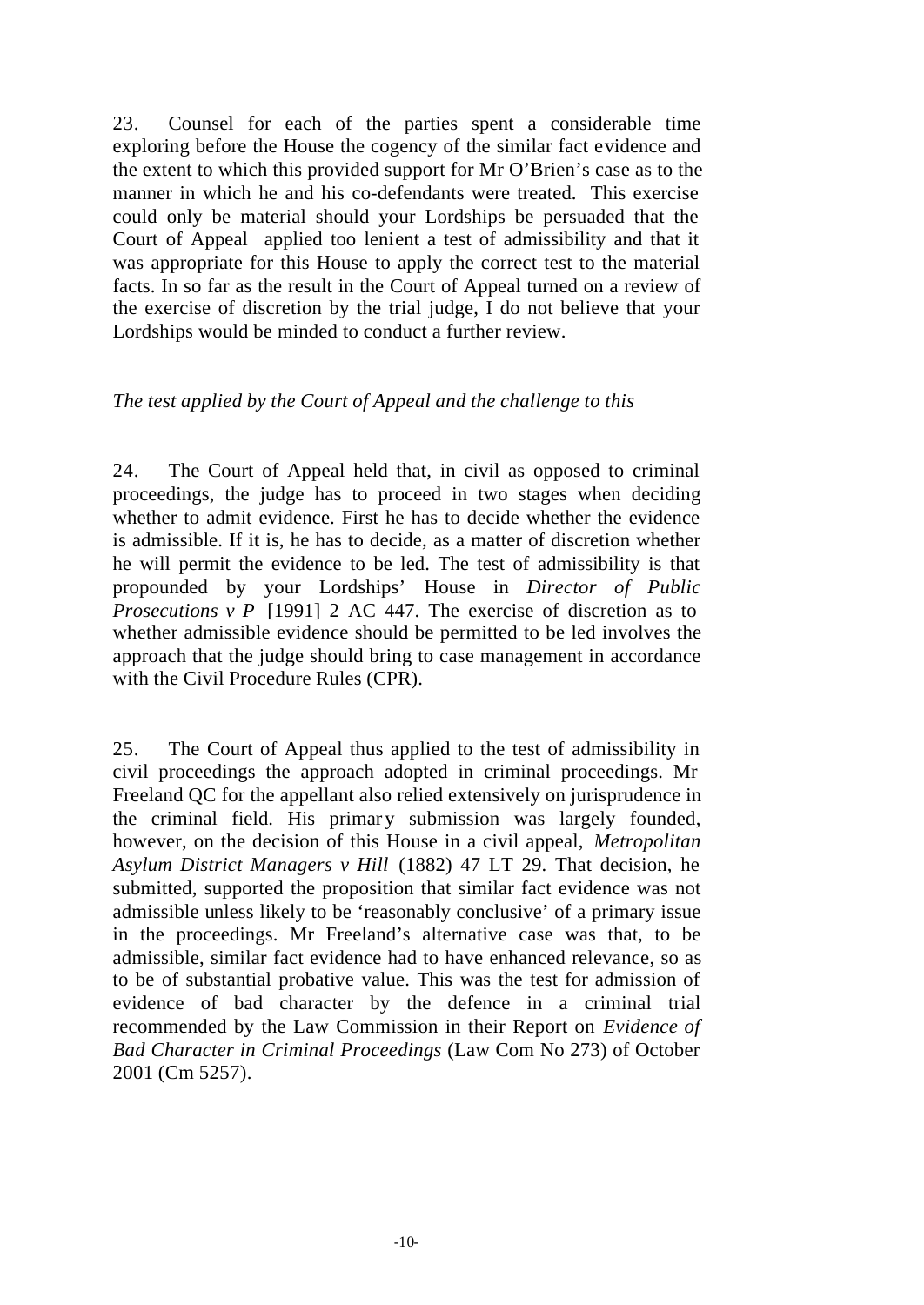#### *The criminal cases*

26. The criminal courts have always applied a general rule that evidence that an accused has committed criminal offences other than those with which he is charged is inadmissible. This rule was explained by counsel for the appellants in *Makin v Attorney General for New South Wales* [1894] AC 57 as being justified, not because the evidence was wholly irrelevant, but because it was 'inconvenient and dangerous'. Such evidence would tend 'both to confuse and unduly to prejudice the jury'. In that case the appellants were convicted of murdering an infant that they had received for adoption. They complained, unsuccessfully, that evidence had been admitted of the discovery, buried in their garden, of the bodies of five other children. In explaining why this evidence was admissible, Lord Herschell LC said, at p 65:

"It is undoubtedly not competent for the prosecution to adduce evidence tending to shew that the accused has been guilty of criminal acts other than those covered by the indictment, for the purpose of leading to the conclusion that the accused is a person likely from his criminal conduct or character to have committed the offence for which he is being tried. On the other hand, the mere fact that the evidence adduced tends to shew the commission of other crimes does not render it inadmissible if it be relevant to an issue before the jury, and it may be so relevant if it bears upon the question whether the acts alleged to constitute the crime charged in the indictment were designed or accidental, or to rebut a defence which would otherwise be open to the accused. The statement of these general principles is easy, but it is obvious that it may often be very difficult to draw the line and to decide whether a particular piece of evidence is on the one side or the other."

27. For nearly 100 years this passage was repeatedly cited by courts to justify the admission of similar fact evidence, notwithstanding that, as pointed out by Mr L H Hoffmann, the author of *Similar Facts after Boardman* (1975) 91 LQR 193 at p 200, "the *Makin* rule affords no real guidance on whether similar fact evidence is admissible or not".

28. In reality, judges tended to let in similar fact evidence, and appeal courts to approve their doing so, when, as a matter of logic, the evidence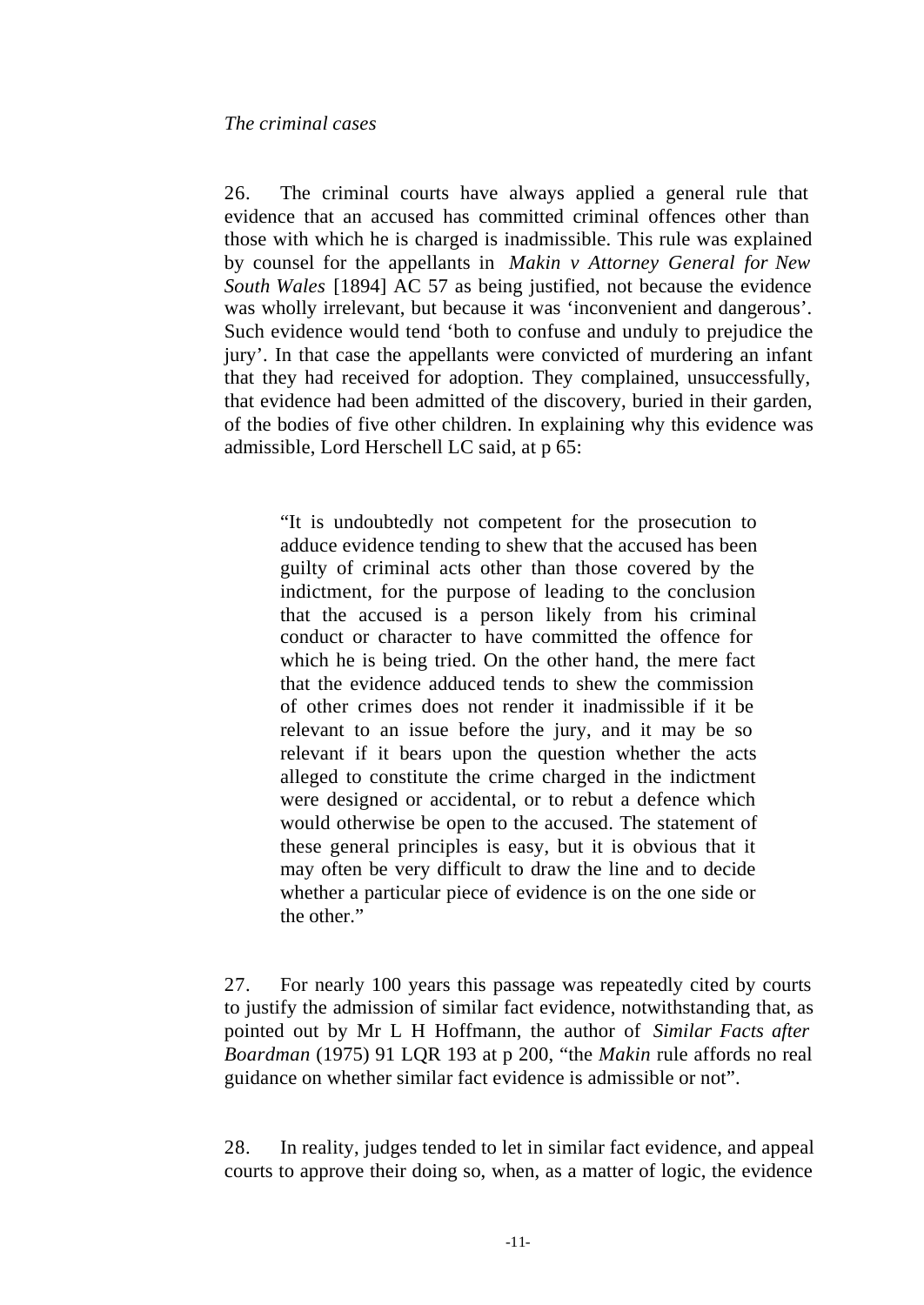pointed cogently to the conclusion that the accused had committed the offence with which he was charged. In *R v Boardman* [1975] AC 421 your Lordships' House tried once again to explain the principles governing the admission of evidence of past conduct by an accused similar to the conduct with which he was charged – in that case, acts of buggery by a schoolmaster with boys in which the accused was the passive partner. Their Lordships expressed the test in different ways: "a really material bearing on the issues to be decided" per Lord Morris of Borth-y-Gest at p 439; "a strong degree of probative force" based on the "striking similarity" of the material facts per Lord Wilberforce at p 444; "such an underlying unity between the offences as to make coincidence an affront to common sense" per Lord Hailsham of St Marylebone at p 453, quoting Lord Simon of Glaisdale in *R v Kilbourne* [1973] AC 729, 759; "evidence which would point so strongly to his guilt that only an ultra-cautious jury, if they accepted it as true, would acquit in face of it" per Lord Cross of Chelsea at p 457; "the similarity would have to be so unique or striking that common sense makes it inexplicable on the basis of coincidence" per Lord Salmon at p 462.

29. Mr Hoffmann, in his article, saw this decision as 'a great advance' in that it recognised that the admissibility of similar fact evidence depended 'simply and solely upon its probative strength'. It is clear, however, that the probative strength had to be substantial, before the evidence became admissible. If it was not it would be excluded because its prejudicial effect on the accused risked being greater than its relevance justified.

30. Some of the language in *Boardman* suggested that the probative strength of similar fact evidence had to be very high indeed before it could be admitted. This led, in some instances, to the exclusion of evidence that was of considerable probative weight. An example of this was the decision of the Court of Appeal in *DPP v P* (1990) 93 Cr App R 267*.* The defendant was charged with a number of specimen counts of rape and incest against each of his two daughters. The trial judge refused an application that there should be separate trials in respect of the offences alleged against each daughter. The defendant was convicted. The Court of Appeal allowed his appeal and quashed the conviction on the ground that the judge had erred in refusing separate trials. Lord Lane CJ held that the court had looked in vain for features of similarity that was striking or that went beyond "the incestuous father's 'stock in trade'" that were considered necessary if the evidence of offences against one daughter was to be admissible in relation to the offences alleged against the other.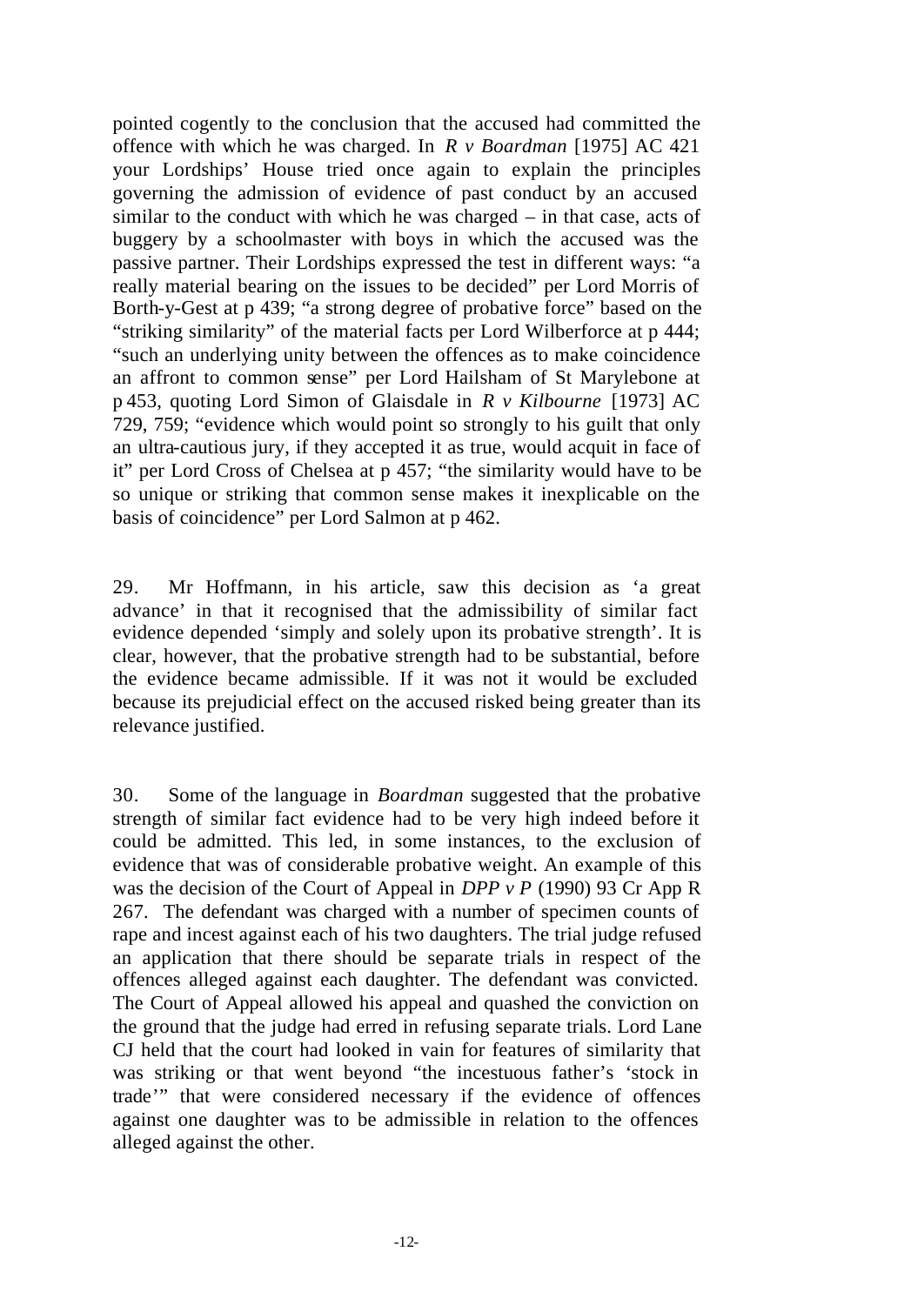31. The prosecution appealed to this House. The certified question of law asked whether there had to be 'striking similarities' before similar fact evidence could be admitted in a case of alleged sexual abuse by a father of a daughter. Lord Mackay of Clashfern LC, who gave a speech with which the other members of the House agreed, advanced principles which, thereafter, were rightly treated by courts as being of general application. After considering at length the speeches in *Boardman* he propounded at p 460 a simple test of admissibility:

"From all that was said by the House in *Reg v Boardman* I would deduce the essential feature of evidence which is to be admitted is that its probative force in support of the allegation that an accused person committed a crime is sufficiently great to make it just to admit the evidence, notwithstanding that it is prejudicial to the accused in tending to show that he was guilty of another crime."

32. Lord Mackay went on to say that while such probative force may be derived from the striking similarity of the similar fact evidence this was not a precondition of admissibility, pp 460–461:

"Once the principle is recognised, that what has to be assessed is the probative force of the evidence in question, the infinite variety of circumstances in which the question arises, demonstrates that there is no single manner in which this can be achieved. Whether the evidence has sufficient probative value to outweigh its prejudicial effect must in each case be a question of degree."

33. The test of admissibility advanced by Lord Mackay in *DPP v P*  still requires similar fact evidence to have an enhanced relevance or substantial probative value before it is admissible against a defendant in a criminal trial. This is because such evidence usually shows that the defendant is a person of bad character and thus risks prejudicing a jury against the defendant in a manner that English law regards as unfair. Instead of applying Lord Mackay's simple test, a trial judge now has to apply his mind to the matters set out in sections 101 to 106 of the 2003 Act. These preserve, however, by rules of some complexity, the requirement that the similar fact evidence should have an enhanced probative value.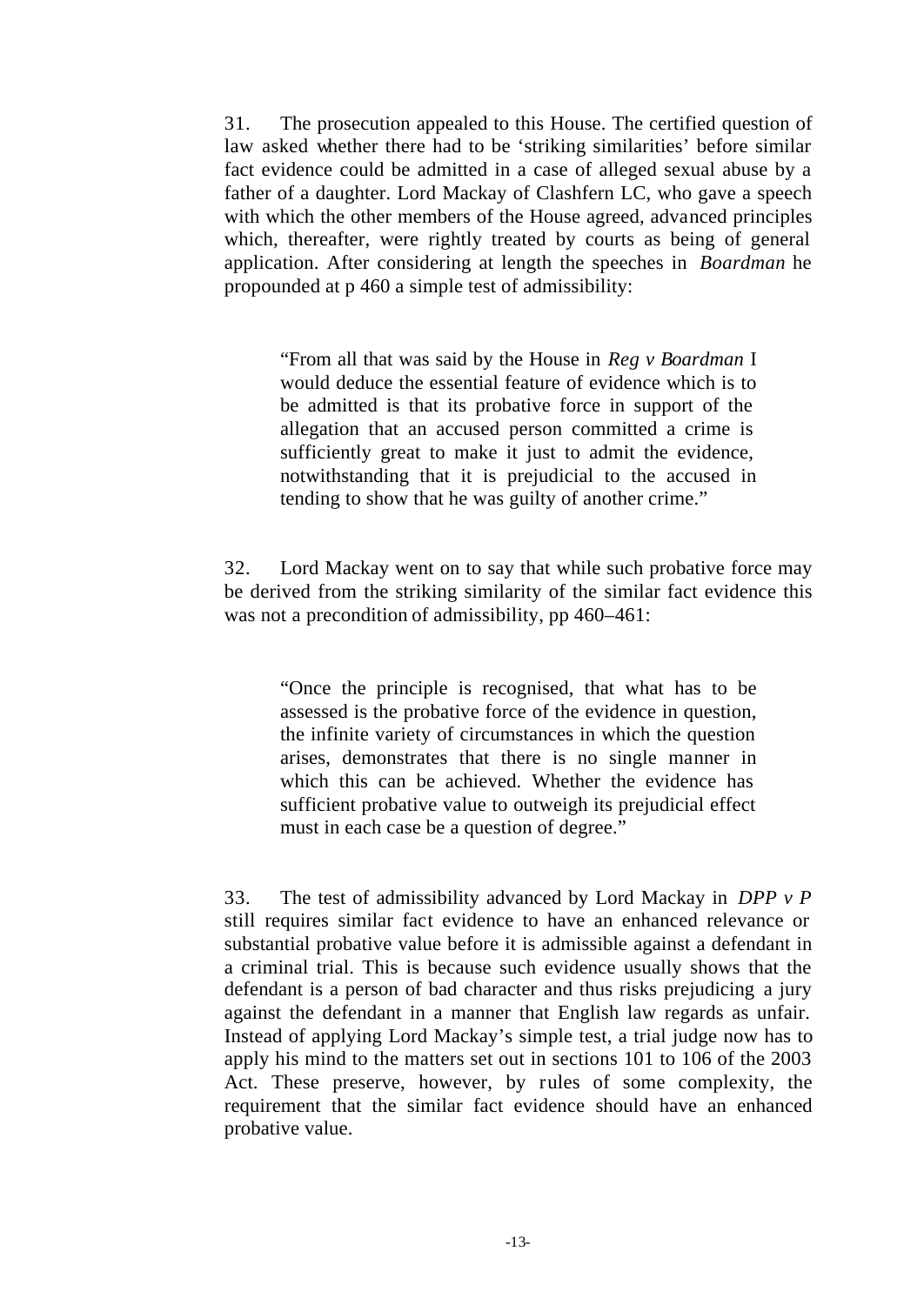34. It is not obvious that the test in *DPP v P* was one that it was appropriate for the Court of Appeal to apply in this case. Here there is no defendant at risk of conviction of a criminal offence rendering him liable to imprisonment. The claimant was so convicted and he wishes to use similar fact evidence against the police who he alleges improperly procured his conviction. There is a much closer parallel between this situation and that where, in the course of a criminal trial, a defendant seeks to establish that evidence given against him by police witnesses is untruthful. The test of admissibility in such a case received consideration by the Court of Appeal in *R v Edwards* [1991] 1 WLR 207.

35. In *Edwards* the appellant had been convicted of robbery while in possession of a firearm and sentenced to 14 years imprisonment. The evidence against him included police evidence that he had made confessions in interview. The appellant had challenged the veracity of the interview notes, alleging that the police officers concerned had 'fitted him up'. After the trial those representing the appellant discovered that one of the senior officers concerned had, two months before the trial, been reprimanded for certifying interview notes in another trial when these, to his knowledge, had been wrongly rewritten. The fact that this officer was facing disciplinary proceedings should have been disclosed to the defence. In the judgment of the court allowing the appeal Lord Lane CJ considered at length the use to which the defendant could have put of evidence of the police officer's previous misconduct, had he been aware of this.

36. Lord Lane started his consideration of the law at p 214 with the following proposition:

"The test is primarily one of relevance, and this is so whether one is considering evidence in chief or questions in cross-examination. To be admissible questions must be relevant to the issue before the court.

Issues are of varying degrees of relevance or importance. A distinction has to be drawn between, on the one hand, the issue in the case upon which the jury will be pronouncing their verdict and, on the other hand, collateral issues of which the credibility of the witnesses may be one. Generally speaking, questions may be put to a witness as to any improper conduct of which he may have been guilty, for the purpose of testing his credit. "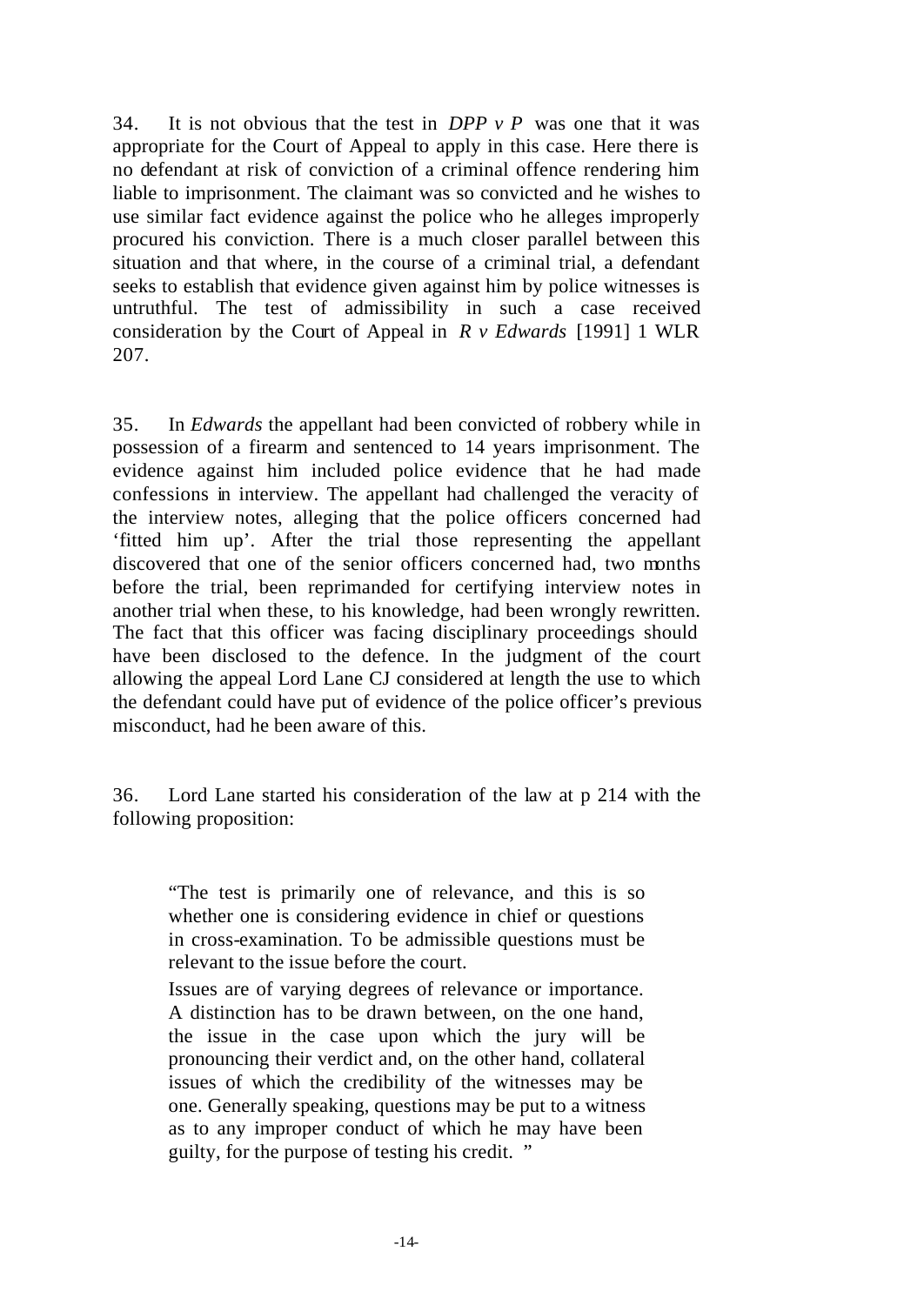37. After citation of a case dealing with cross-examination as to credit Lord Lane continued, at p 219:

"The distinction between the issue in the case and matters collateral to the issue is often difficult to draw, but it is of considerable importance. Where cross-examination is directed at collateral issues such as the credibility of the witness, as a rule the answers of the witness are final and evidence to contradict them will not be permitted: see Lawrence J in *Harris v Tippett* (1811) 2 Camp 637, 638. The rule is necessary to confine the ambit of a trial within proper limits and to prevent the true issue from becoming submerged in a welter of detail."

38. Lord Lane then referred to exceptions to the rule that evidence to contradict answers on cross-examination as to credit will not be permitted. One such exception was that evidence could be introduced to show that a witness was "biased or partial in relation to the parties or the cause". Lord Lane then considered the existence of a further possible exception: evidence to show "that the police are prepared to go to improper lengths to secure a conviction". He held that such evidence could only be introduced if relevant to an allegation of bias.

39. Lord Lane remarked that the appeal before the court raised two problems, first, what questions could properly be asked in crossexamination, and secondly, whether evidence to contradict the answers would have been admissible. He went on to deal with the first question, drawing a line between complaints of misconduct, upon which there had not been adjudication, and disciplinary charges found proved. Questions in cross-examination could be asked about the latter, but not about the former. Lord Lane then turned to the question, particularly relevant in the present context, of evidence that suggested that the testimony of a police witness appeared to have been disbelieved in a previous trial. After consideration of authority, Lord Lane summarised the position as follows, at p 217:

"The acquittal of a defendant in case A, where the prosecution case depended largely or entirely upon the evidence of a police officer, does not normally render that officer liable to cross-examination as to credit in case B. But where a police officer who has allegedly fabricated an admission in case B, has also given evidence of an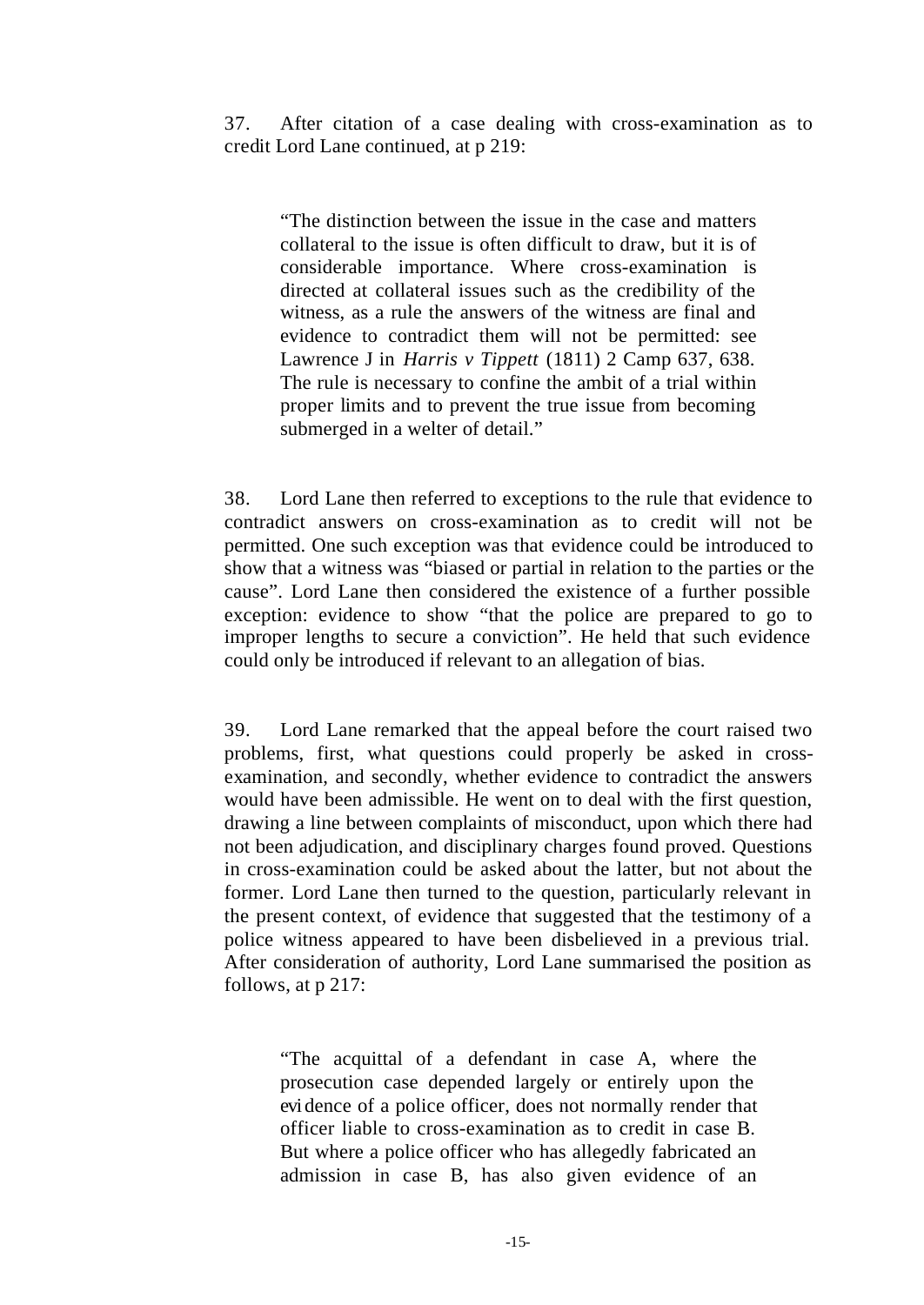admission in case A, where there was an acquittal by virtue of which his evidence is demonstrated to have been disbelieved, it is proper that the jury in case B should be made aware of that fact. However, where the acquittal in case A does not necessarily indicate that the jury disbelieved the officer, such cross-examination should not be allowed. In such a case the verdict of not guilty may mean no more than that the jury entertained some doubt about the prosecution case, not necessarily that they believed any witness was lying. "

40. After referring to two previous cases that exemplified the above proposition, Lord Lane turned to the question of whether, if the facts put in cross-examination were denied, evidence could be led to counter such denial. At p 220 he concluded that it could not:

"In our judgment this questioning would have been as to credit alone, that is to say, on a collateral issue. It would not have fallen within any exception to the general rule."

41. This conclusion reflects, I believe, "the necessity of keeping the criminal process within proper bounds and avoiding the pursuit of side issues which are only of marginal relevance to the jury's decision", to which Lord Lane had earlier referred at p 219. It is not, however satisfactory. Evidence which indicates that a police officer has fabricated admissions in a previous case is not evidence 'as to credit alone', if it is alleged that the same officer has fabricated evidence in a subsequent case. The position is now governed by section 100 of the 2003 Act which renders admissible, with the leave of the court, evidence of the bad character of a person other than the defendant if, and only if, it has substantial probative value in relation to a matter which is in issue in the proceedings and is of substantial importance in the context of the case as a whole.

42. The Court of Appeal in the present case dismissed an argument by Mr Freeland that the judge should have applied the approach laid down in *Edwards* on the ground that

"this line of authority, which is concerned with the exertion of disciplinary control over questioning in a criminal trial that goes only to credit (so that rebutting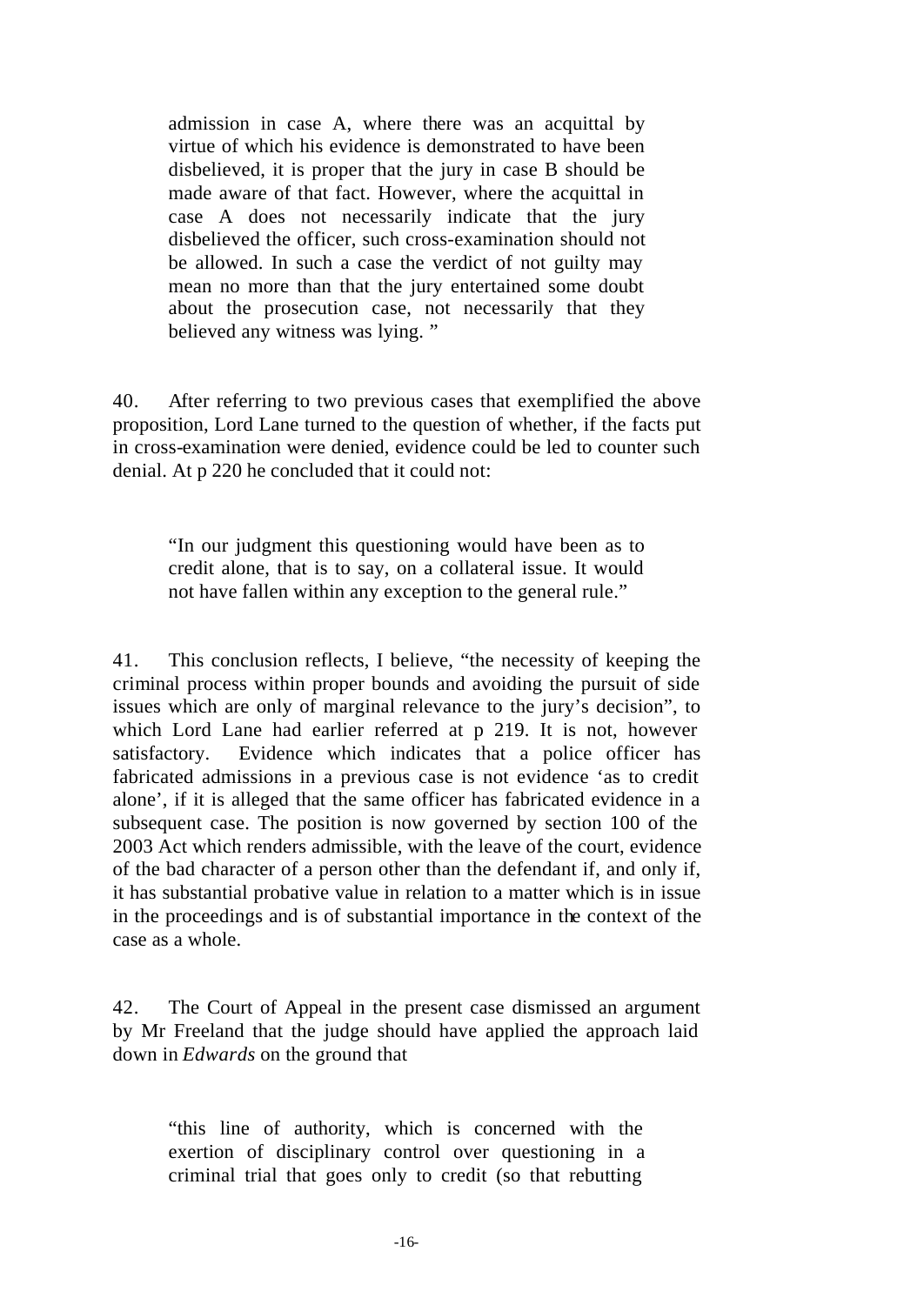evidence cannot be adduced), is of no assistance in determining what evidence is admissible in a civil claim of the type with which we are at present concerned, where the issue to be determined is quite different."

43. I have reservations about this conclusion. The issue in both *Edwards* and the present case is the admissibility of evidence to prove police misconduct. In each case, there is a need to exert disciplinary control to avoid unbalancing the proceedings by the adducing of evidence of only marginal relevance. This appeal raises the question of whether a rule of admissibility, such as that now to be found in section 100 of the 2003 Act, should apply in civil proceedings. It is time to turn to the authorities that deal with similar fact evidence in the civil context.

#### *The civil cases*

44. *Metropolitan Asylum District Managers v Hill* 47 LT 29 involved an action for nuisance brought by the owners of land adjacent to a smallpox hospital in Hampstead against the managers of the hospital. Their case appears to have included an averment that a smallpox hospital was a nuisance *per se* because, even if the hospital had been managed with due care, the disease of those within would escape to infect those living in the vicinity. The action was tried by a jury and the answers that the jury gave to the questions left to them led the judge to rule that the hospital was a nuisance *per se.* On appeal a new trial was ordered, on terms as to costs, on the ground that the jury's findings had been against the weight of the evidence. The issue before this House was whether this order was properly made. A side issue was, however, canvassed. The plaintiffs had sought to adduce statistical evidence of the incidence of smallpox in the vicinity of two other smallpox hospitals, in an attempt to demonstrate that this was greater than in areas where there was no such hospital. Lord Selborne LC commented at p 30 that if evidence could be given of similar facts from which the effect, or absence of effect, of other hospitals on the surrounding neighbourhoods could either positively or approximately be ascertained, it would be admissible and material.

45. Lord O'Hagan and Lord Blackburn were both concerned at the effect that the admission of such evidence might have on keeping trials at Nisi Prius within a practicable and manageable compass, and envisaged that it might be open to the judge to refuse to admit it for this reason. Lord Watson declined to rule on the admissibility of the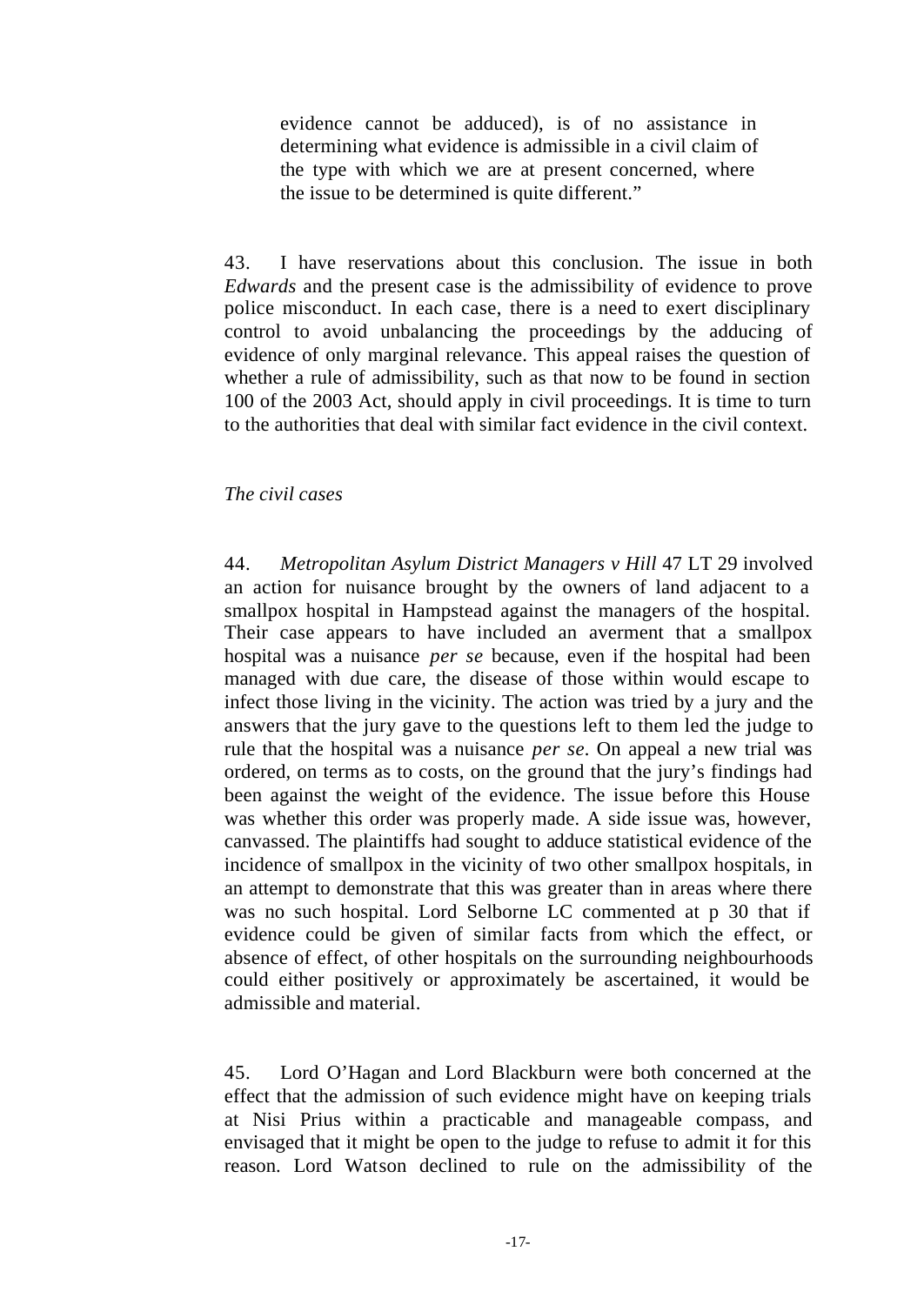evidence in question, but made the following general observations at p 35:

"Still, there appears to me to be an appreciable distinction between evidence having a direct relation to the principal question in dispute and evidence relating to collateral facts, which will, if established, tend to elucidate that question. It is the right of the party tendering it to have evidence of the former kind admitted, irrespective of its amount or weight, these remaining for consideration when his case is closed; but I am not prepared to hold that he has the same absolute right when he tenders evidence of facts collateral to the main issue. In order to entitle him to give such evidence, he must, in the first instance, satisfy the court that the collateral fact which he proposes to prove will, when established, be capable of affording a reasonable presumption or inference as to the matter in dispute; and I am disposed to hold that he is also bound to satisfy the court that the evidence which he is prepared to adduce will be reasonably conclusive, and will not raise a difficult and doubtful controversy of precisely the same kind as that which the jury have to determine. It appears to me that it might lead to unfortunate results if the court had not the power to reject evidence of collateral fact which does not satisfy both of the conditions which I have endeavoured to indicate. If it be the right of a litigant to offer just as much or as little testimony as he thinks fit in support of an alleged collateral fact, which would admittedly be useful if proved, then it must be his right to submit to the jury any number of issues precisely similar to that which they are empanelled to try, and to support these by proof far more unsatisfactory than the evidence bearing directly upon the leading issue."

46. Mr Freeland submitted that this passage from Lord Watson's speech supported the proposition that similar fact evidence is not admissible unless it is likely to be reasonably conclusive of the issue to which it relates. I believe that he misinterpreted the passage. Lord Watson was expressing the opinion that evidence of collateral facts should not be admitted unless the evidence was likely to be reasonably conclusive of the collateral facts. The collateral facts themselves had merely to raise a 'reasonable presumption or inference' as to the matter in dispute to which they were said to be relevant. More to the point, it seems to me that Lord Watson was contemplating that the trial judge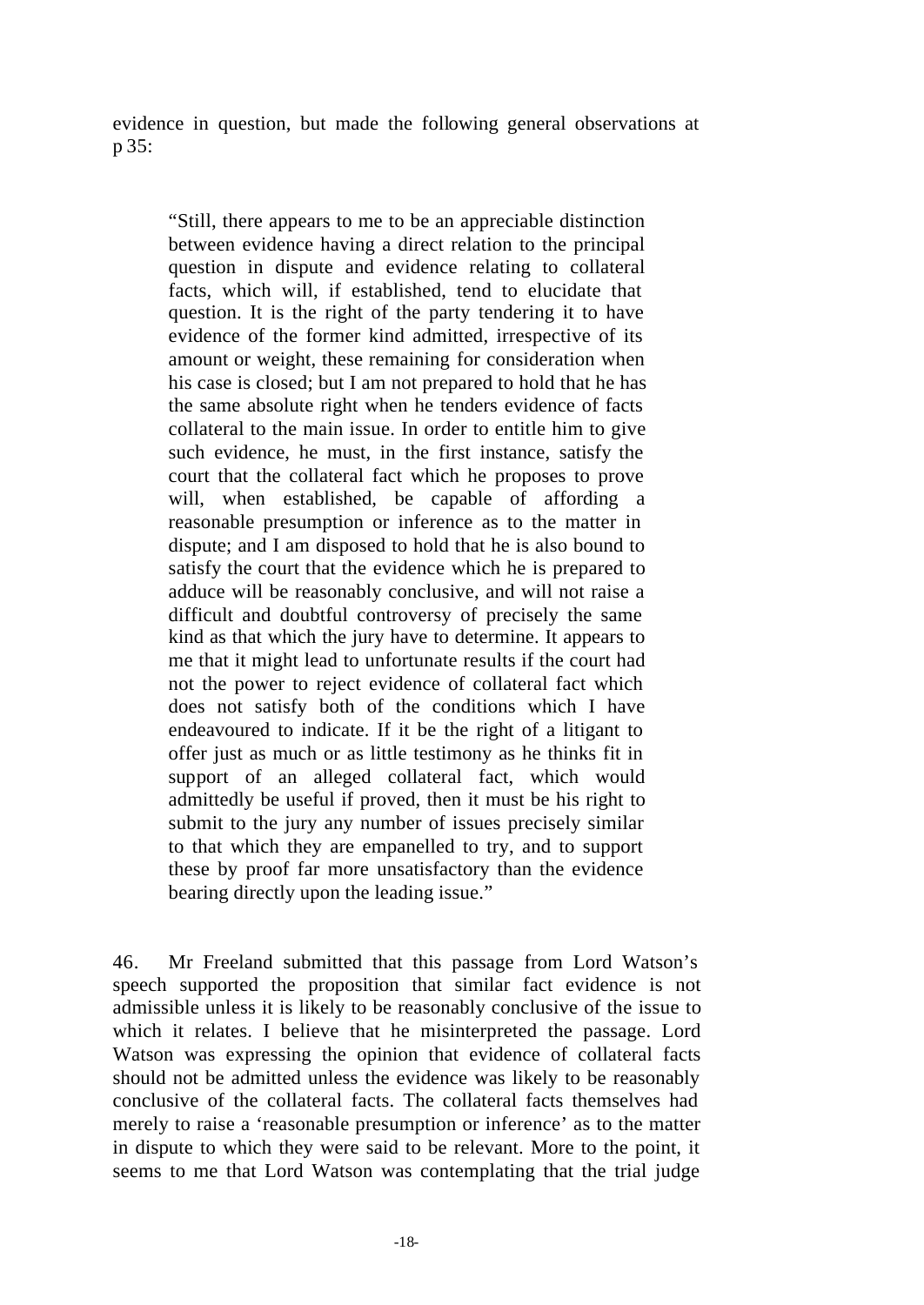would have a discretion to shut out evidence of collateral facts in the interests of keeping the trial manageable. He was not propounding an inflexible rule of admissibility.

47. I propose to jump nearly 100 years to an observation of Lord Denning MR in *Mood Music Publishing Co Ltd v De Wolfe Ltd* [1976] Ch 119. This was a breach of copyright case involving music and the issue was whether the judge had properly admitted similar fact evidence showing that the defendants had published music resembling material protected by copyright in the past. The defendants urged that the approach of this House in *Boardman* should be applied. Lord Denning held at p 127:

"The admissibility of evidence as to 'similar facts' has been much considered in the criminal law. Some of them have reached the highest tribunal, the latest of them being *Reg v Boardman* [1975] AC 421. The criminal courts have been very careful not to admit such evidence unless its probative value is so strong that it should be received in the interests of justice: and its admission will not operate unfairly to the accused. In civil cases the courts have followed a similar line but have not been so chary of admitting it. In civil cases the courts will admit evidence of similar facts if it is logically probative, that is, if it is logically relevant in determining the matter which is in issue: provided that it is not oppressive or unfair to the other side: and also that the other side has fair notice of it and is able to deal with it."

48. In two subsequent cases, *Sattin v National Union Bank Ltd* (21 February 1978), a decision of the Court of Appeal and *Berger v Raymond Sun Ltd* [1984] 1 WLR 625 it was held that the test in *Makin*  should be applied in civil cases. It seems to me that that test afforded no more precise guidance in civil cases than it did in criminal.

49. Of greater relevance to this appeal are two decisions of the Court of Appeal in actions in which claims of misconduct were brought against the police. In each the issue of admissibility of evidence arose in the context of applications for discovery. The first is *Thorpe v Chief Constable of Greater Manchester Police* [1989] 1 WLR 665. The plaintiff was arrested at a demonstration, charged with obstructing the highway and convicted before the magistrates. His conviction was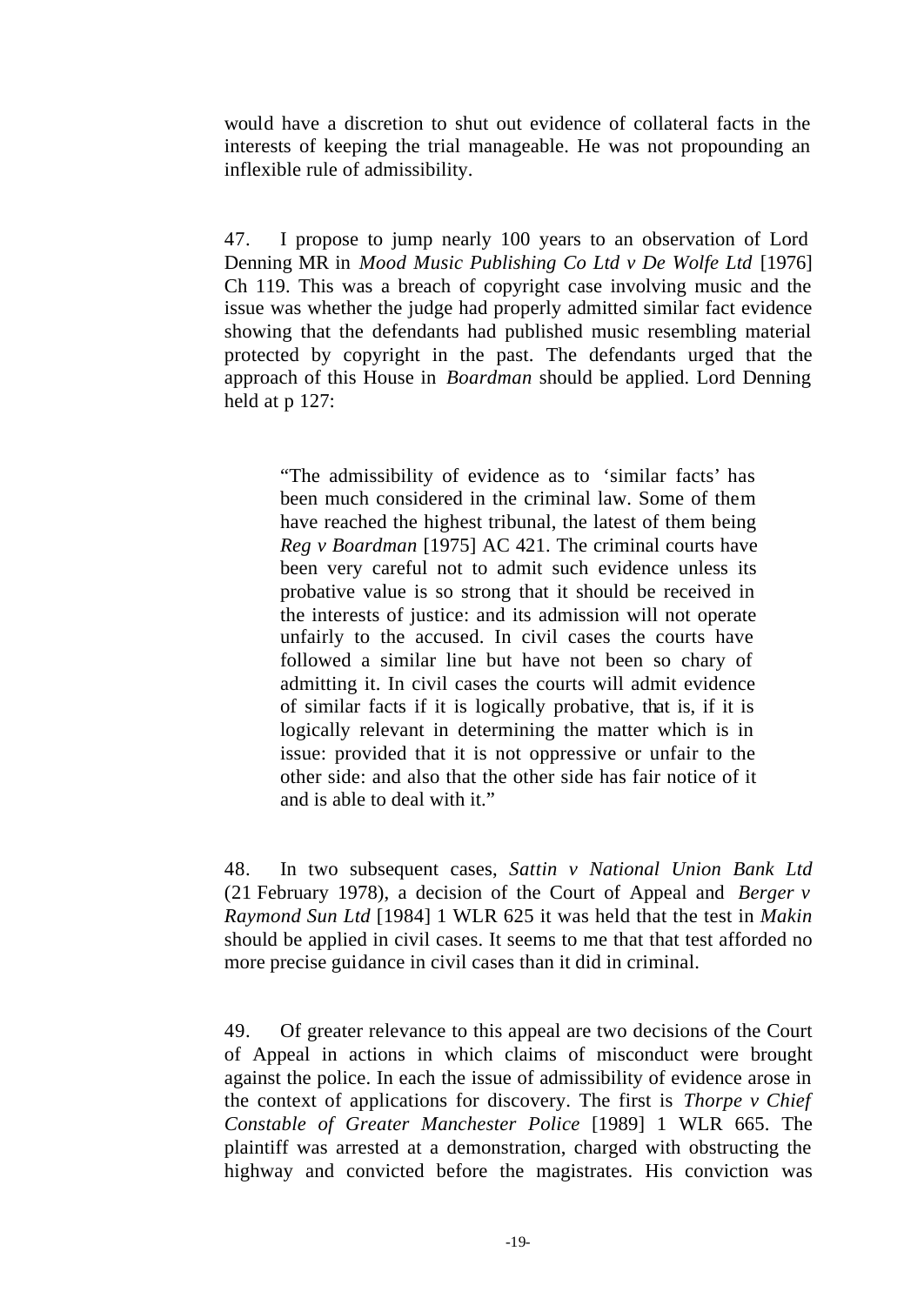quashed by the Crown Court on appeal. He sued for assault, unlawful arrest, false imprisonment and malicious prosecution. He sought discovery of documents showing any convictions of or adverse disciplinary findings against the police witnesses. The Court of Appeal held that he was not entitled to this as the evidence would not be admissible. Dillon LJ held that the observations of Lord Denning in *Mood Music* did not apply to a civil jury trial. The principles in *Boardman* should be applied. Neill LJ reached a similar conclusion, and Mustill LJ agreed with both.

50. In *Steel v Commissioner of Police of the Metropolis* (18 February 1993) the claimants were suing for wrongful arrest and malicious prosecution by three police officers. They had been convicted of conspiracy to rob and served sentences of 3 years imprisonment. Their convictions were subsequently quashed. At the heart of the claimants' case was the allegation that interview records of confessions had been fabricated at the particular instigation of a Detective Sergeant Day. They sought specific discovery of documents that they believed would establish that he had behaved in similar fashion in other cases. In giving the leading judgment Beldam LJ applied the test in *DPP v P* rather than *Boardman,* which had been applied in *Thorpe.* In ruling that the claimants were entitled to the discovery sought, he said:

"In my view conduct of this kind is so contrary to the expected standard of behaviour of an investigating police officer that, if proved, it is capable of rendering it more probable that the plaintiffs' alleged confession was not made and [proving] that D/Sgt Day had no sufficient belief in the grounds of, and an improper motive for, the prosecution of the plaintiffs."

#### *Discussion*

#### 51. In giving the judgment of the Court of Appeal, Brooke LJ said

"It follows that in civil proceedings, as opposed to criminal proceedings, the first question to be asked is whether the similar fact evidence is admissible. To be admissible it must be logically probative of an issue in the case, and the first part of the House of Lords' test in *P*  must be applied to exclude evidence which is not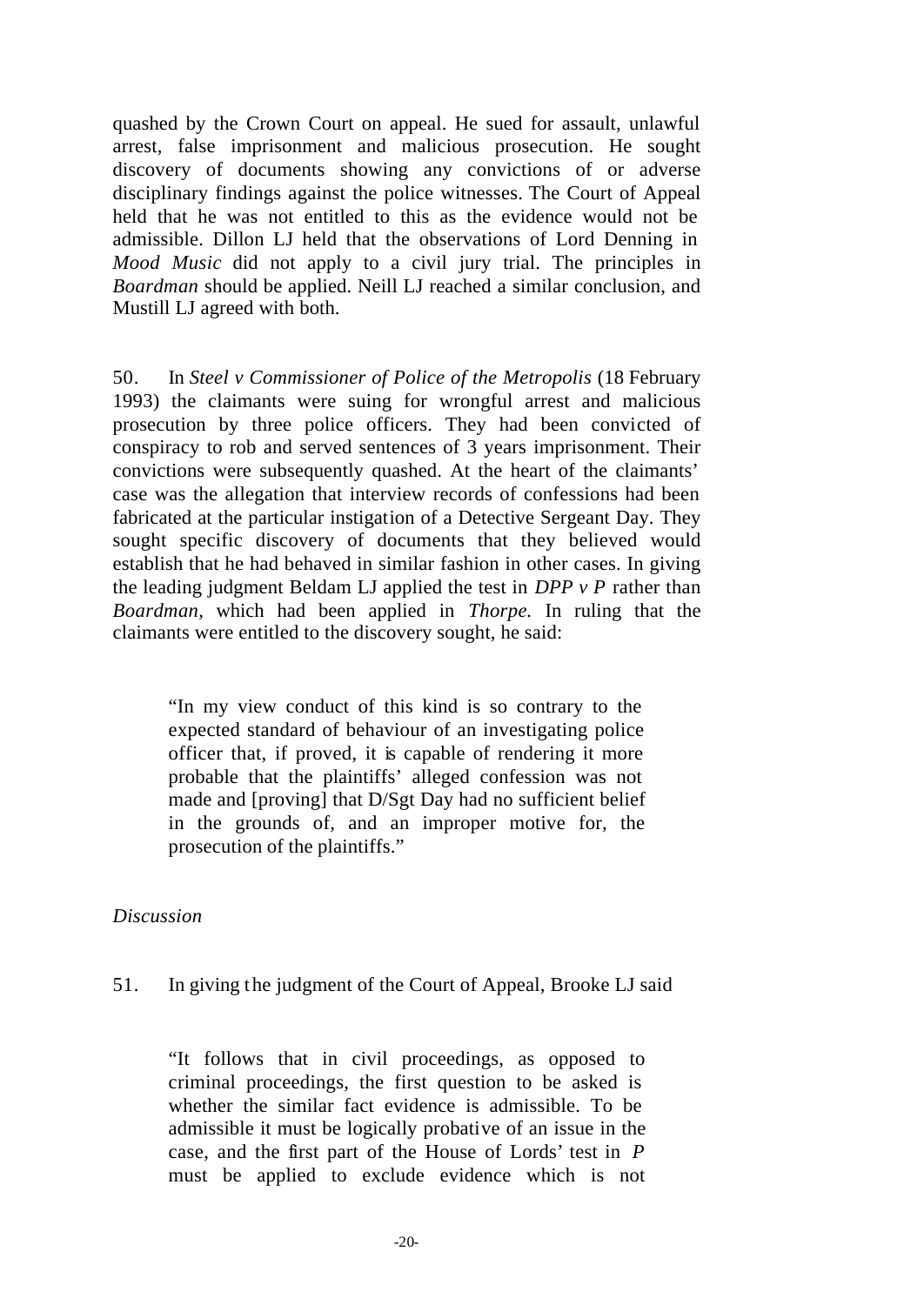sufficiently similar to the evidence in the case before the court."

52. I am inclined to think that, far from this test being too lenient a test of admissibility in civil proceedings, it was too restrictive. The test of admissibility of similar facts against a defendant in criminal proceedings, as propounded in *DPP v P* and in the 2003 Act, requires an enhanced relevance or substantial probative value because, if the evidence is not cogent, the prejudice that it will cause to the defendant may render the proceedings unfair. The test of admissibility builds in protection for the defendant in the interests of justice. It leads to the exclusion of evidence which is relevant on the ground that it is not *sufficiently* probative. So far as evidence of bad character that the defendant wishes to adduce against a police witness, the test of admissibility in both *Edwards* and section 100 of the 2003 Act requires an enhanced relevance in order to ensure that the ambit of the trial remains manageable.

53. I can see no warrant for the automatic application of either of these tests as a rule of law in a civil suit. To do so would build into our civil procedure an inflexibility which is inappropriate and undesirable. I would simply apply the test of relevance as the test of admissibility of similar fact evidence in a civil suit. Such evidence is admissible if it is potentially probative of an issue in the action.

54. This is not to say that the policy considerations that have given rise to the complex rules of criminal evidence that are now to be found in sections 100 to 106 of the 2003 Act have no part to play in the conduct of civil litigation. They are policy considerations which the judge who has the management of the litigation will wish to keep well in mind. CPR 1.2 requires the court to give effect to the overriding objective of dealing with cases justly. This includes dealing with the case in a way which is proportionate to what is involved in the case, and in a manner which is expeditious and fair. CPR 1.4 requires the court actively to manage the case in order to further the overriding objective. CPR 32.1 gives the court the power to control the evidence. This power expressly enables the court to exclude evidence that would otherwise be admissible and to limit cross-examination.

55. Similar fact evidence will not necessarily risk causing any unfair prejudice to the party against whom it is directed. It would not have done so in *Metropolitan Asylum District Managers v Hill.* It may,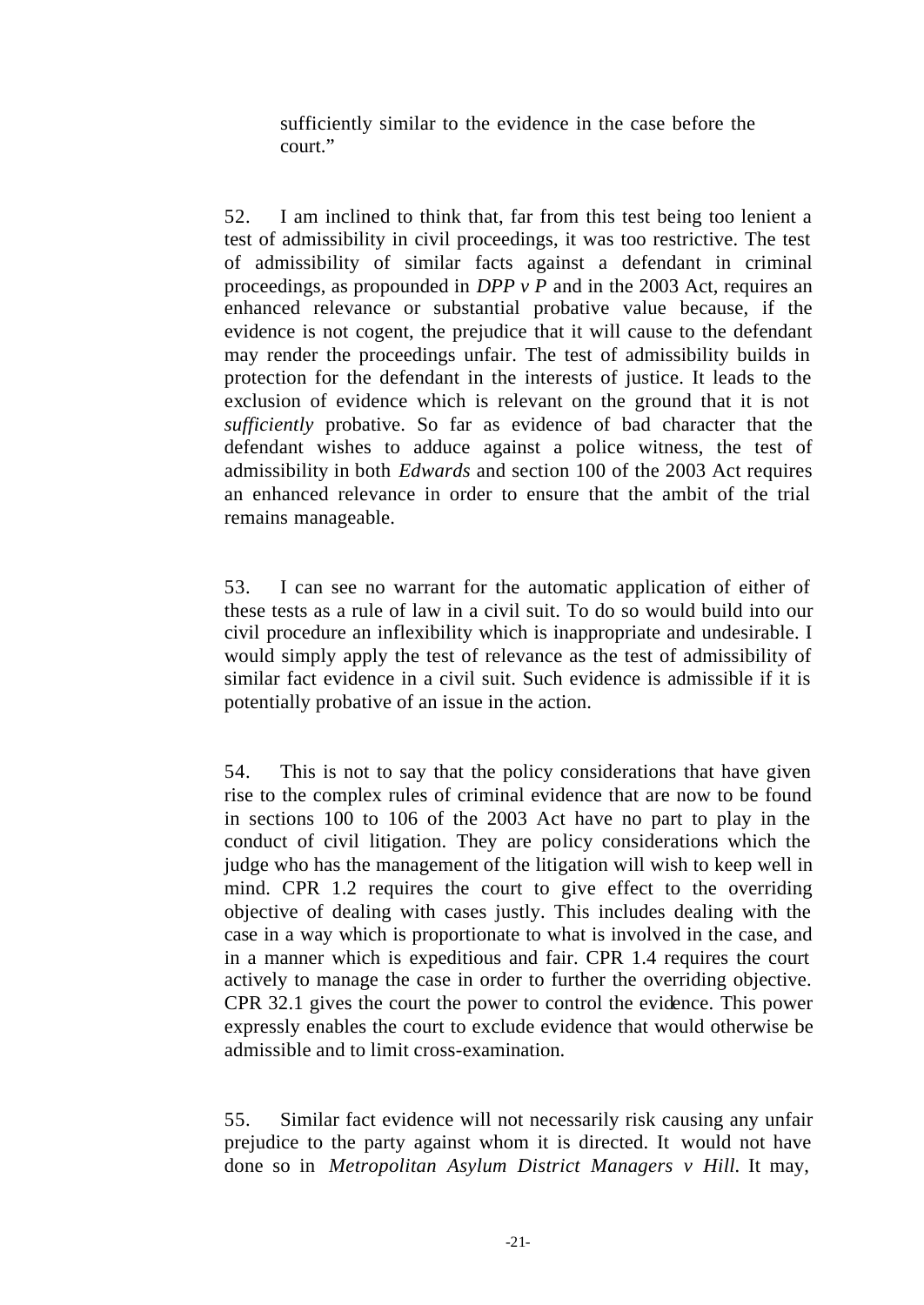however, carry such a risk. Evidence of impropriety which reflects adversely on the character of a party may risk causing prejudice that is disproportionate to its relevance, particularly where the trial is taking place before a jury. In such a case the judge will be astute to see that the probative cogency of the evidence justifies this risk of prejudice in the interests of a fair trial.

56. Equally, when considering whether to admit evidence, or permit cross-examination, on matters that are collateral to the central issues, the judge will have regard to the need for proportionality and expedition. He will consider whether the evidence in question is likely to be relatively uncontroversial, or whether its admission is likely to create side issues which will unbalance the trial and make it harder to see the wood from the trees. He will have well in mind the considerations that concerned this House when contemplating the effect of the admission of the disputed evidence in *Metropolitan Asylum District Managers v Hill.*

57. For these reasons I would reject the appellant's submission that similar fact evidence is only admissible in a civil suit if it is likely to be reasonably conclusive of a primary issue in the proceedings or alternatively if it has enhanced relevance so as to have substantial probative value.

#### *The result in this case*

58. Mr Freeland realistically did not suggest that the evidence that Mr O'Brien seeks to introduce in this action is not relevant or probative. He argued that it was not relevant or probative *enough* to pass the test of admissibility. Applying the correct test of whether the evidence is potentially probative, the answer is plainly that it is.

59. Mr Freeland also emphasised that the evidence in question would be hotly contested, so that it was likely to add greatly to the length and complexity of the trial. This is obviously cause for concern in a case such as this. It was of concern to Judge Graham Jones. He directed himself that it was necessary to keep the case within proportionate and manageable bounds and to ensure that the jury was not distracted from its central task. The judge gave careful consideration to the extent to which the evidence would add to the length and complexity of the trial and concluded that it would not do so to an extent that called for the exclusion of the evidence.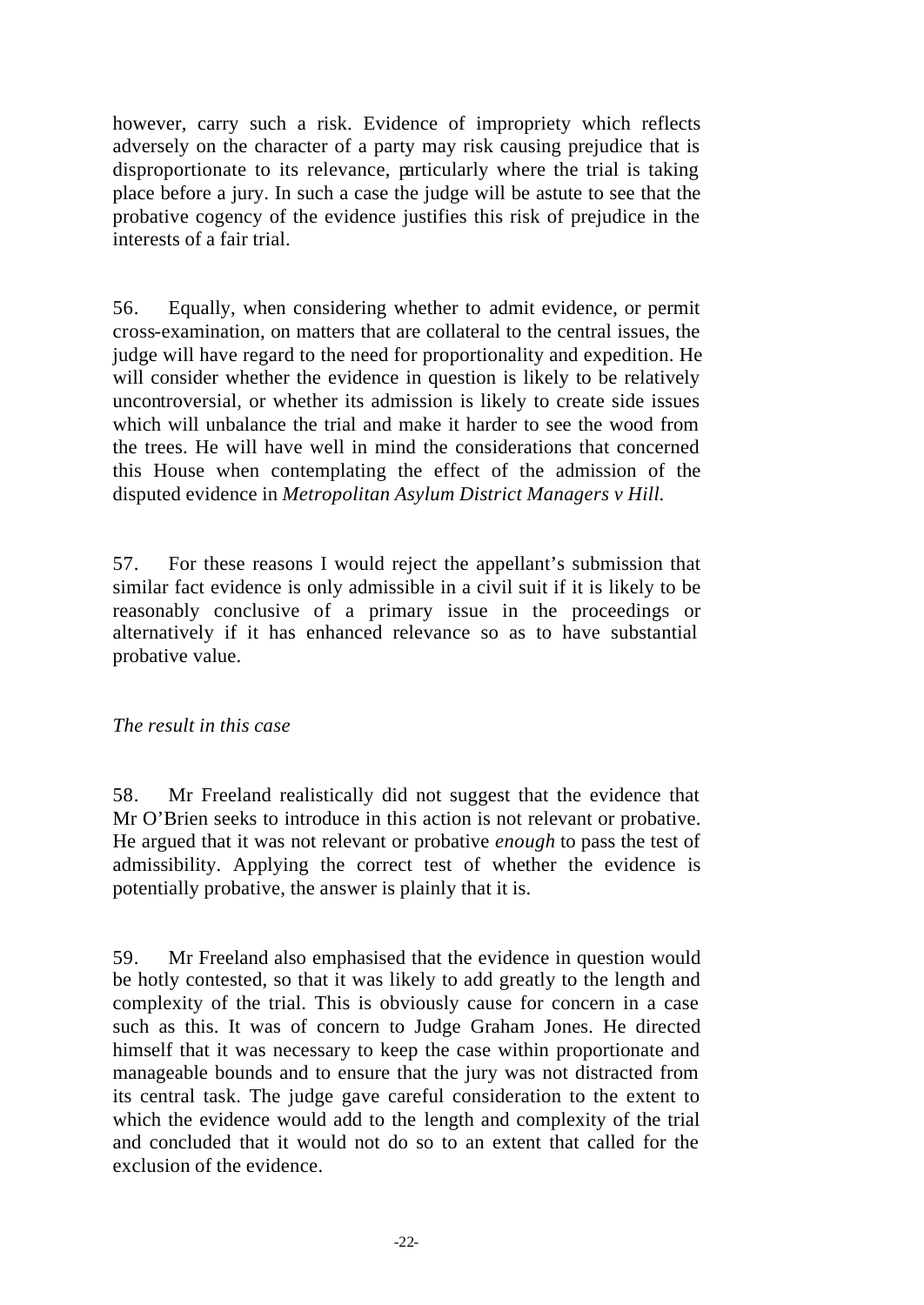60. The Court of Appeal concluded that the judge had been seriously over-optimistic as to the extent to which the trial judge would be able to control the amount of evidence that would be called on the similar fact issues. Accordingly it proceeded to exercise its own discretion. It had regard to the importance of the case for Mr O'Brien, who alleges that the improper actions of the police officers resulted in his spending 11 years in prison for a murder that he did not commit. It had regard to the difficulty facing a claimant in Mr O'Brien's position in establishing his account on the basis of his word against that of a number of police officers, and to the impact that the similar fact evidence could have in assisting him to overcome that difficulty. Finally the court commented that the evidence was of malpractice that, if proved, struck at the heart of the administration of a fair system of criminal justice.

61. Mr O'Brien has now made it clear that he is not seeking a jury trial. Quite apart from this, there is nothing that would justify this House in conducting a review of the exercise of discretion by the Court of Appeal. For the reasons that I have given I would dismiss this appeal.

#### **LORD RODGER OF EARLSFERRY**

My Lords,

62. I have had the advantage of considering your Lordships' speeches in draft and I agree with the analysis of the law which they contain.

63. I also agree that, since there is no demonstrable error in the approach adopted in the courts below, it would not be appropriate for the House to differ from the conclusions which they have reached that the similar fact evidence should be admitted. I am bound to say, however, that in the case of *R v Ali* the alleged connexion of Mr Lewis with the supposed misconduct in interviewing Mr Ali is somewhat indirect and, if exercising the initial judgment myself, I would have been inclined to exclude that evidence on the ground that its potential significance would not justify the time and expense of exploring it at the trial.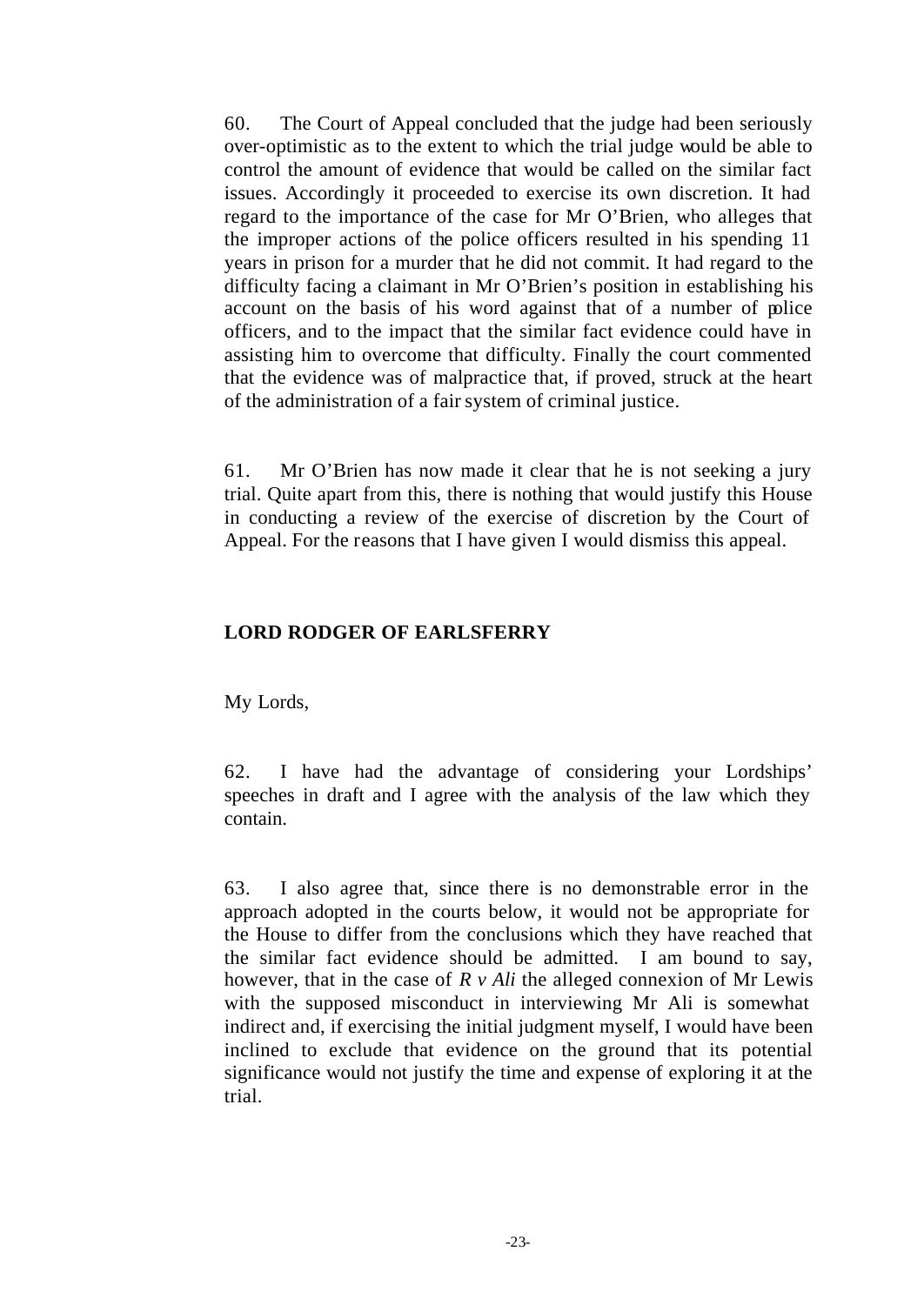64. The probative value of the evidence relating to *R v Griffiths* is more readily apparent. None the less, as the hearing of the appeal went on and counsel for both parties explained the issues and counter-issues which would be explored, it seemed to me that there was a considerable risk that they would add very greatly indeed to the length of the trial and might even come to dominate it.

65. Therefore, while I see no sound basis for interfering with the decision of the Court of Appeal, I should not wish the decision in this case to be seen as authority for the view that there may not be sound reasons in case management terms for excluding or limiting similar fact evidence which is likely to be as extensive as the evidence in this case.

### **LORD CARSWELL**

My Lords,

66. I have had the advantage of reading in draft the opinions of my noble and learned friends Lord Bingham of Cornhill and Lord Phillips of Worth Matravers. I agree with the conclusions reached by them and with the reasons which they have expressed, and wish to add only a few observations of my own.

67. A significant part of the difficulty which has been found in articulating with proper clarity the rules governing the admission of similar fact evidence has arisen from the failure to appreciate the need to preserve a sufficiently clear distinction between criminal and civil cases and between the two stages of the juridical process of consideration of the admission of evidence of similar facts.

68. It is helpful in any consideration of the topic to keep distinct these two stages, as there has been a tendency in many of the decided cases to elide them. The first stage is common to both criminal and civil cases, the requirement that the evidence which it is proposed to adduce is relevant to one or more issues in the trial. The second stage is the application of the control test, which is different in civil cases from that which is applied in criminal trials. In the latter the second stage is commonly incorporated with the first to make a composite rule of law, but they do nevertheless reflect distinct reasoning processes.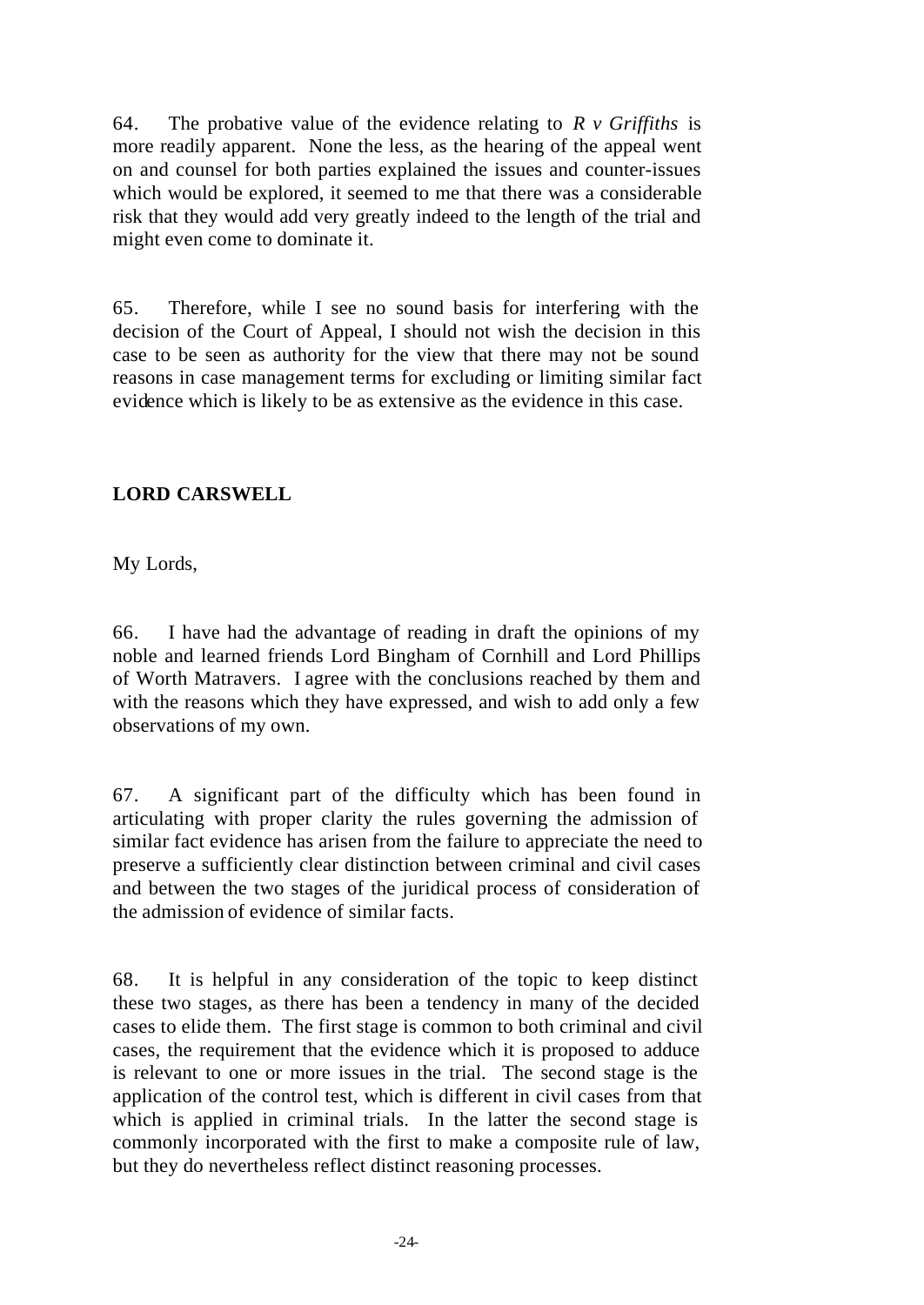69. The test in the first stage is that of relevance, whether the evidence is logically probative or disprobative of some matter which requires proof: *Director of Public Prosecutions v Kilbourne* [1973] AC 729, 756, per Lord Simon of Glaisdale. On this issue I respectfully agree with what Lord Bingham of Cornhill has said in para 4 of his opinion. The matters which require proof in the context of the present appeal are that Detective Inspector Lewis committed the acts alleged against him in the pleadings and that Detective Chief Superintendent Carsley knew of irregular behaviour in the investigation and failed to take any action.

70. Mr Freeland QC for the appellant submitted that the test of relevance which I have set out should be expressed in more stringent terms. He propounded a number of suggested limitations, which may be summarised as follows:

- (i) mere propensity to behave in the manner alleged in the material averments is insufficient;
- (ii) isolated examples of alleged misconduct in other cases are insufficient;
- (iii) evidence of similar facts must, in order to be admissible, be highly or strongly probative of an issue in the substantive case; an alternative mode of expressing this is that it must have enhanced relevance;
- (iv) the probative strength of the allegation which the party seeks to adduce as evidence of similar facts, and hence its admissibility, will be affected by the extent to which that allegation is a proven fact: complex, unsubstantiated allegations will not generally suffice and the evidence should be reasonably conclusive.

71. In some of the cases the two stages may have been elided and the control mechanism imported from the second stage into the test of relevance. It was suggested by the appellant's counsel that the decision in *Metropolitan Asylum District Managers v Hill* (1882) 47 LT 29 supported the proposition that similar fact evidence was not admissible unless it was reasonably conclusive of the issue to which it related. For the reasons given by Lord Phillips of Worth Matravers in para 46 of his opinion I think that the passage from Lord Watson's speech on which counsel relied has been misinterpreted and that it means only that the collateral facts should be established by reasonably conclusive proof, which relates rather to Mr Freeland's fourth proposed limitation. It is right to say, however, that the two stages in considering the admission of similar fact evidence are not kept clearly distinct in the speeches either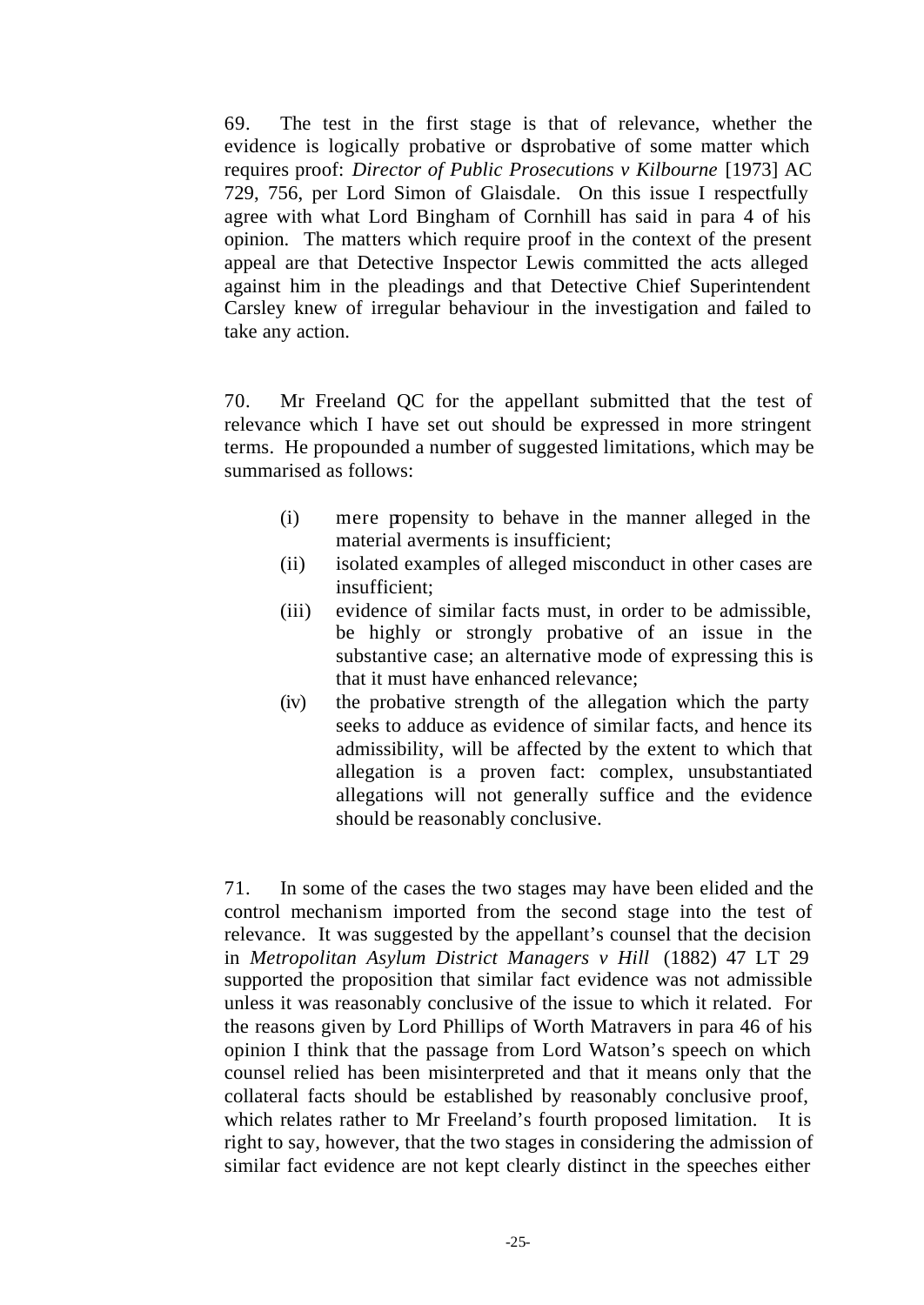of Lord Watson or Lord O'Hagan. In the same way, the speeches of their Lordships in *R v Boardman* [1975] AC 421 do not maintain a distinction between the stages. This is understandable in a criminal case, where in the second stage the probative force of the similar fact evidence has to be balanced against the degree of prejudice to which it may give rise, so that this rather than pure relevance is the important issue for decision and the tests are commonly compressed into a single principle.

72. In my opinion the correct approach is to keep the stages separate and to reject the more stringent tests of relevance as a condition of admissibility. This proposition is borne out by modern authority. Lord Denning MR expressed it in *Mood Music Publishing Co Ltd v De Wolfe Ltd* [1976] Ch 119, 127 in a passage which clearly expressed the correct approach:

"The admissibility of evidence as to 'similar facts' has been much considered in the criminal law … The criminal courts have been very careful not to admit such evidence unless its probative value is so strong that it should be received in the interests of justice: and its admission will not operate unfairly to the accused. In civil cases the courts have followed a similar line but have not been so chary of admitting it. In civil cases the courts will admit evidence of similar facts if it is logically probative, that is, if it is logically relevant in determining the matter which is in issue: provided that it is not oppressive or unfair to the other side: and also that the other side has fair notice of it and is able to deal with it."

73. I do not myself find it helpful to dismiss certain types of similar fact evidence by giving them the pejorative label of evidence of "mere" propensity" or "disposition". As my noble and learned friend Lord Steyn pointed out in *R v Randall* [2004] 1 WLR 56, at para 26:

"It is no answer to admitting [similar fact] evidence that it is evidence of the propensity of the accused to commit certain crimes. On the contrary, that is often the very reason for admitting such evidence. While these rules are not applicable in this case their rationale illustrates that propensity to commit certain crimes may sometimes be relevant to the fact in issue."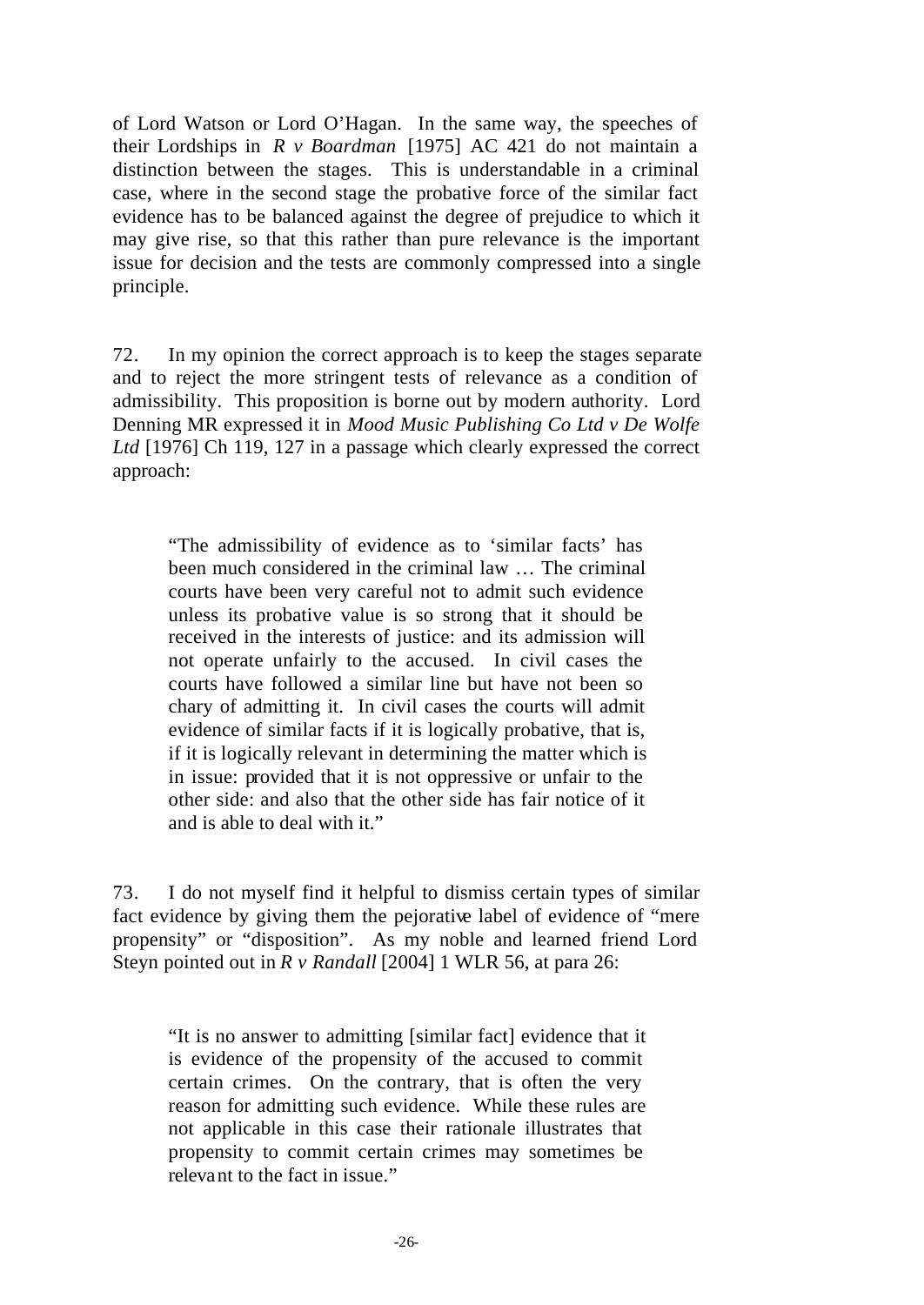A case in point is *R v Straffen* [1952] 2 QB 911, in which the similar fact evidence could be described as evidence of pure propensity to commit crimes similar to that with which he was charged. The probative strength of the evidence may be a material factor in balancing the factors in the second stage of the process, not only in criminal trials, but in civil cases, as the Court of Appeal pointed out in para 71 of its judgment in the present case; cf L H Hoffmann, (1975) 91 LQR 193, 205. It should be kept firmly in mind, however, that it is not such a factor in the first stage.

74. Mr Freeland sought to draw support for his second proposed limitation, that isolated examples of similar facts will not suffice, from the speech of Lord Morris of Borth-y-Gest in *R v Boardman* [1975] AC 421, 439, where he said that, to be admissible, evidence must be related to something more than isolated instances of the same kind of offence. This statement was in the context of a criminal case, in which, as I have said, the probative strength of the similar fact evidence is a material factor in considering the second stage of the test of admissibility. Even then one must keep in mind the observations of Lord Hobhouse of Woodborough in *R v Z* [2000] 2 AC 483, 508:

"Similar facts are admissible because they are relevant to the proof of the defendant's guilt. The evidence relating to one incident taken in isolation may be unconvincing. It may depend upon a straight conflict of evidence between two people. It may leave open seemingly plausible explanations. The guilt of the defendant may not be proved beyond reasonable doubt. But, when evidence is given of a number of similar incidents, the position may be changed. The evidence of the defendant's guilt may become overwhelming. The fact that a number of witnesses come forward and without collusion give a similar account of the defendant's behaviour may give credit to the evidence of each of them and discredit the denials of the defendant. Evidence of system may negative a defence of accident. This is the simple truth upon which similar fact evidence is admitted: it has probative value and is not merely prejudicial."

A parallel may be seen with circumstantial evidence, which Pollock CB in  $R \nu$  *Exall* (1866) 4 F & F 922 at 929 compared to a rope comprised of several cords. He went on to say: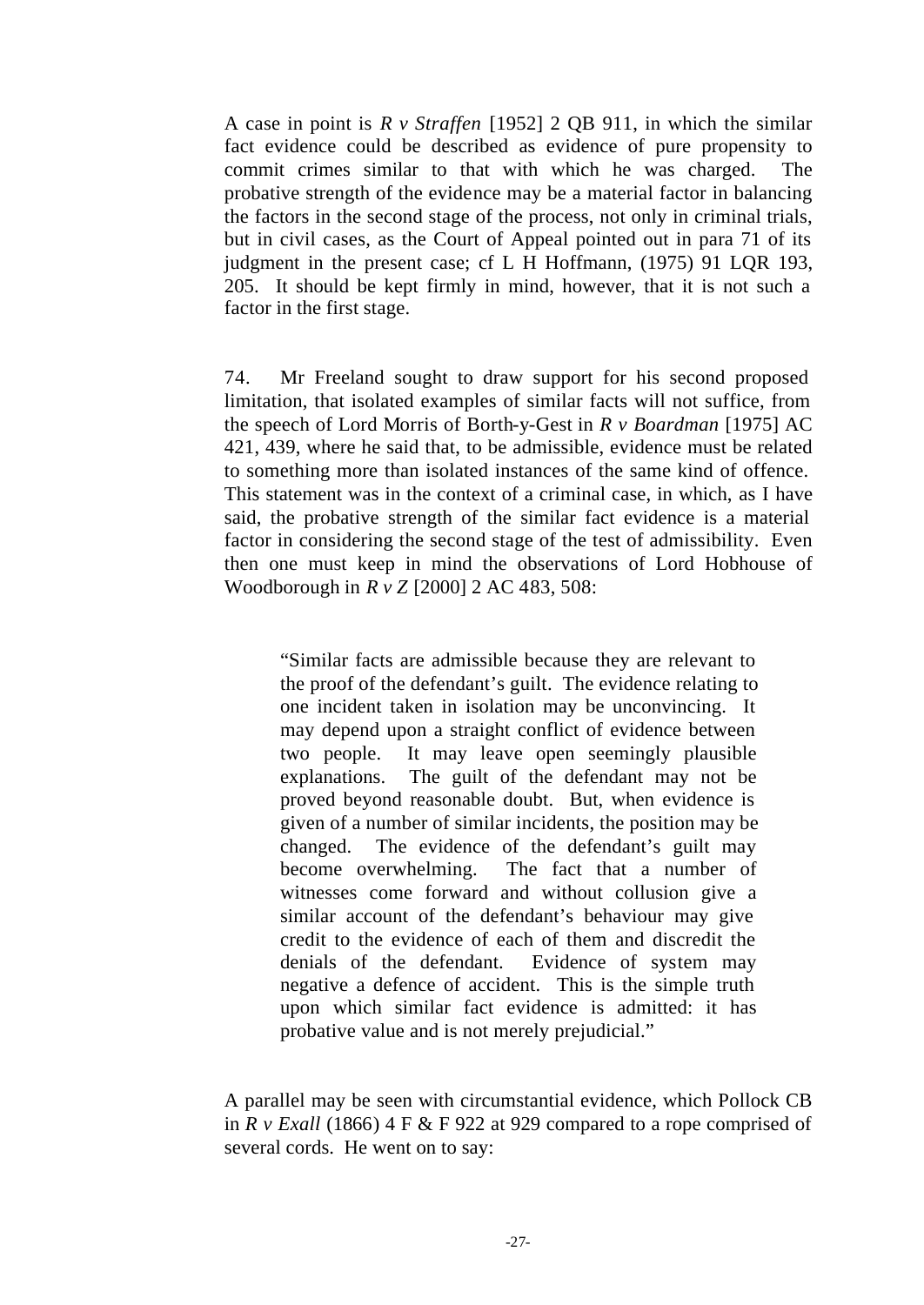"One strand of the cord might be insufficient to sustain the weight, but three stranded together may be quite of sufficient strength. Thus it may be in circumstantial evidence – there may be a combination of circumstances, no one of which would raise a reasonable conviction, or more than a mere suspicion: but the whole taken together, may create a strong conclusion of guilt, that is, with as much certainty as human affairs can require or admit of."

75. The limitation which Mr Freeland propounded with most vigour was his third, that the similar fact evidence must have enhanced relevance, that is to say, it must be strongly probative. Again he called in aid statements of Lord Wilberforce, at p 444 and Lord Hailsham of St Marylebone, at p 454 of *R v Boardman* [1975] AC 421. Again, however, it has to be borne in mind that they were considering the test in criminal cases: see the observations of Lord Phillips of Worth Matravers at para 33 of his opinion in the present appeal. There is no good reason in principle to require that evidence of similar facts in civil cases must, to be admissible, be strongly probative or have enhanced relevance. Nor is there in my opinion any authority which supports such a proposition, for the cases cited on behalf of the appellant, when properly analysed, do not bear it out. On the contrary, the clear statement of Lord Denning MR in the *Mood Music* case is firmly against it. I accordingly agree with the conclusion expressed by Lord Bingham of Cornhill in para 4 of his opinion, that in the first stage of the enquiry admissibility turns only on whether the evidence proposed to be adduced is probative. In a criminal trial, as Lord Phillips of Worth Matravers pointed out in para 52 of his opinion, it may be necessary to look for enhanced relevance or substantial probative value, for that may be necessary to offset the degree of prejudice caused, but that is a matter for the second stage.

76. The appellant's fourth suggested requirement, that evidence of the allegations proposed to be adduced as similar facts will be admitted only if they are proven facts, is in my view wrong both in principle and on authority. It is refuted by the analysis which I have quoted of Lord Hobhouse of Woodborough in  $R \vee Z$  of the cumulative strength which may be built up from a number of relatively frail strands. It is inconsistent with the remark of Lord Mackay of Clashfern LC in *R v H*  [1995] 2 AC 596, 605 that the judge is not to be held to have accepted that the evidence is true. It is also inherent in the decision in *Director of Public Prosecutions v P* [1991] 2 AC 447 that the allegation was unproven, as both incidents in that case were the subject of the trial of the defendant. Moreover, section 109(2) of the Criminal Justice Act 2003 expressly recognises that the truth of the allegation may not have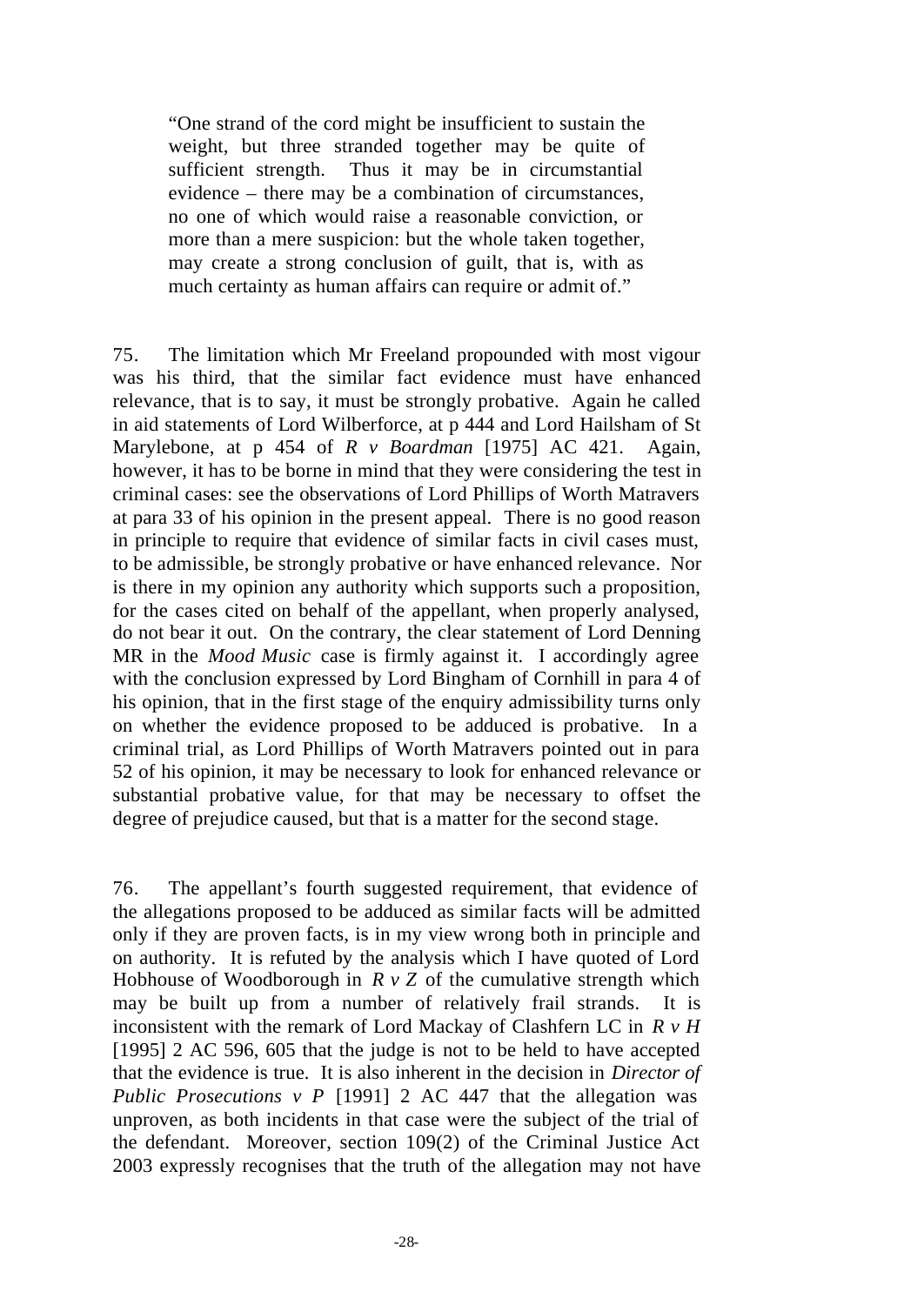been formally established. The strength of the allegations, which may be evidenced by their having been established as proven facts, may come into the scales in the second stage, but it is not necessary in the first stage to require that they be so proven.

77. When the court has decided that the evidence proposed to be adduced as similar facts is logically probative of the matter or matters in the substantive case to which it is desired to relate it, then it must in the second stage of the exercise consider the limiting or control factors. I fully agree with Lord Bingham of Cornhill's description of these factors in paras 5 and 6 of his opinion and do not wish to add more than a couple of thoughts. First, I would not accept the appellant's submission —which may be said to relate to both stages—that the two sets of allegations must be so similar that coincidence can effectively be ruled out. Secondly, the lengthening of the trial and increase of costs to which the calling of similar fact evidence will give rise must not be disproportionate. Thirdly, the application of the principles governing the limiting factors may differ according to whether the mode of trial is with a jury or by a judge alone.

78. His Honour Judge Graham Jones, sitting as a judge of the High Court, in a thorough and careful judgment reviewed the matters proposed to be adduced as similar facts and concluded that the aspects of the evidence which he listed were relevant as being probative. The Court of Appeal agreed with these conclusions, but also added the further matter which was the subject of the cross-appeal. I consider that all these matters satisfied the test appropriate to the first stage and that the decision of the Court of Appeal was plainly right. It was urged upon the House by the appellant's counsel that the evidence against DCS Carsley was too flimsy to be allowed in, but that will be a matter of proof: if established on the evidence, the allegations are relevant and potentially admissible.

79. The judge went on to make an exercise of his discretion in accordance with the factors material to the second stage, which he correctly identified. The Court of Appeal upheld the exercise of that discretion in respect of the allegations in the *Ali* case. In respect of the *Griffiths* case the Court of Appeal considered that the judge had underestimated the potential lengthening of the trial if the allegations made in that case were adduced as similar fact evidence. It accordingly proceeded to exercise its discretion afresh and, having done so, reached the same conclusion. I see no ground on which to interfere with the conclusions of the judge or the Court of Appeal, both of whom